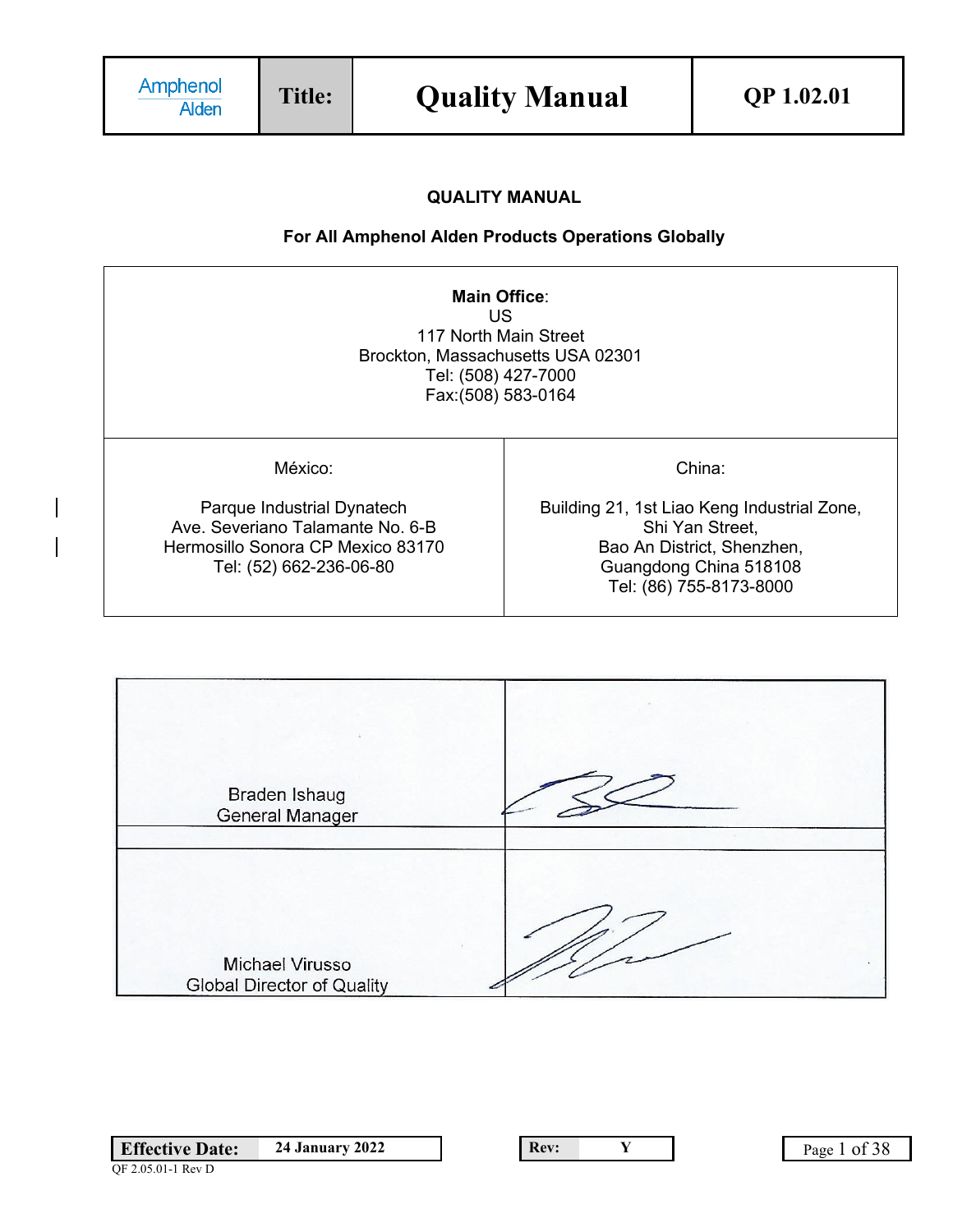# QUALITY POLICY

Amphenol Alden's top and enduring priority is Quality. Through continuous improvement, every Amphenol Alden employee will hold a strong commitment to comply with requirements and to maintain and continuously improve the effectiveness of our quality system. Amphenol Alden will deliver quality, innovation, and value to our customers, in the pursuit of exceeding their expectations of our products and services.

Distribution:

- This manual shall be made available on-line (read only) to all Amphenol Alden's employees
- The Quality Management System Coordinator shall maintain a signed / approved copy on file
- The General Manager and the Global Director of Quality Assurance must approve the contents of this manual and any changes
- All other paper copies shall be considered uncontrolled
- Copies of Quality Management System documentation are available in Spanish and Chinese as necessary. Those documents carry the same document number proceeded by a –SP for Spanish and a –CN for Chinese and the same revision level.

## CORPORATE RESPONSIBILITY

Amphenol Alden follows the policies of its parent corporation regard corporate responsibility. The following Policies are available on the Amphenol Corporate Website.

- Code of Business Conduct & Ethics Policy
- Anti-Human Trafficking & Slavery Policies
- Sustainability Policies & Reports
- **Conflict Materials**

**Effective Date:** 24 January 2022 **Rev: Y** Page 2 of 38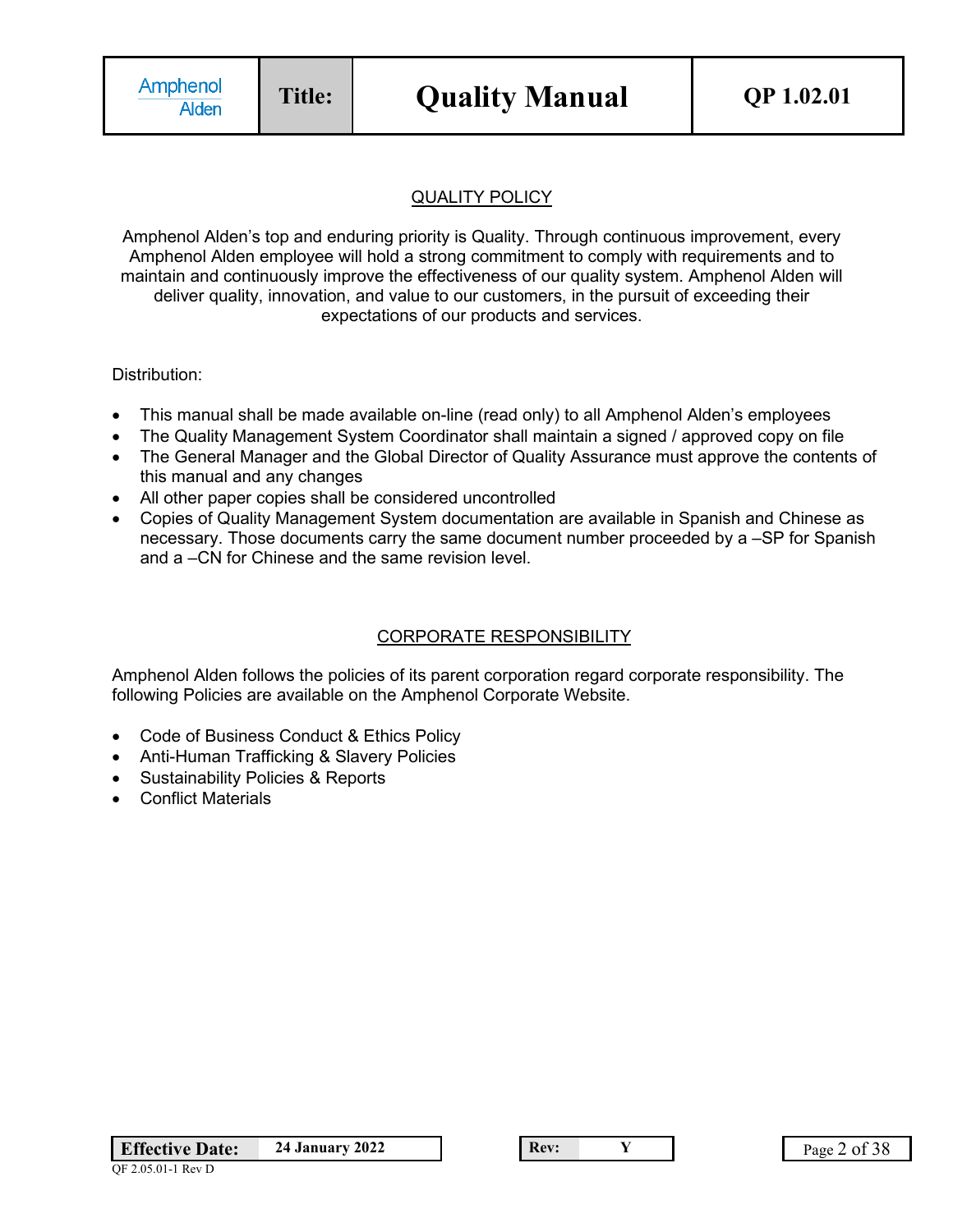# **Table of Contents**

| <b>Section</b> | <b>Description</b>                                                          |
|----------------|-----------------------------------------------------------------------------|
| 0              | Introduction                                                                |
|                | General                                                                     |
|                | Normative Process Approach                                                  |
| 1              | Scope                                                                       |
| $\overline{2}$ | <b>Normative References</b>                                                 |
| 3              | <b>Terms and Definitions</b>                                                |
| $\overline{4}$ | <b>Quality Management System</b>                                            |
|                | General                                                                     |
|                | Documentation                                                               |
| 5              | <b>Management Responsibility</b>                                            |
|                | <b>Management Commitment</b>                                                |
|                | <b>Customer Focus</b>                                                       |
|                | <b>Quality Policy</b>                                                       |
|                | Planning                                                                    |
|                | Responsibility, Authority, and Communication                                |
|                | <b>Management Review</b>                                                    |
| 6              | <b>Resource Management</b>                                                  |
|                | <b>Provision of Resources</b>                                               |
|                | <b>Human Resources</b>                                                      |
|                | Infrastructure                                                              |
|                | <b>Work Environment and Contamination Control</b>                           |
| $\overline{7}$ | <b>Product Realization</b>                                                  |
|                | <b>Planning of Product Realization</b><br><b>Customer Related Processes</b> |
|                |                                                                             |
|                | Design and Development<br>Purchasing                                        |
|                | <b>Production and Service Provision</b>                                     |
|                | Control of Monitoring and Measuring Devices                                 |
| 8              | Measurement, Analysis, and Improvement General                              |
|                | Monitoring and Measurement                                                  |
|                | <b>Control of Nonconforming Product</b>                                     |
|                | Analysis of Data                                                            |
|                | Improvement                                                                 |

## **Reference Quality Manual Appendices**

Appendix A: Amphenol Alden - ISO13485:2016 Cross Reference Matrix and Procedural Reference Appendix B: Amphenol Alden Brockton & Hermosillo Index of Level 2 Procedures Appendix C: Amphenol Alden Shenzhen Index of Level 2 Procedures Appendix D: Amphenol Alden Retention Table Appendix E: Document Change Record for Quality Manual & Appendix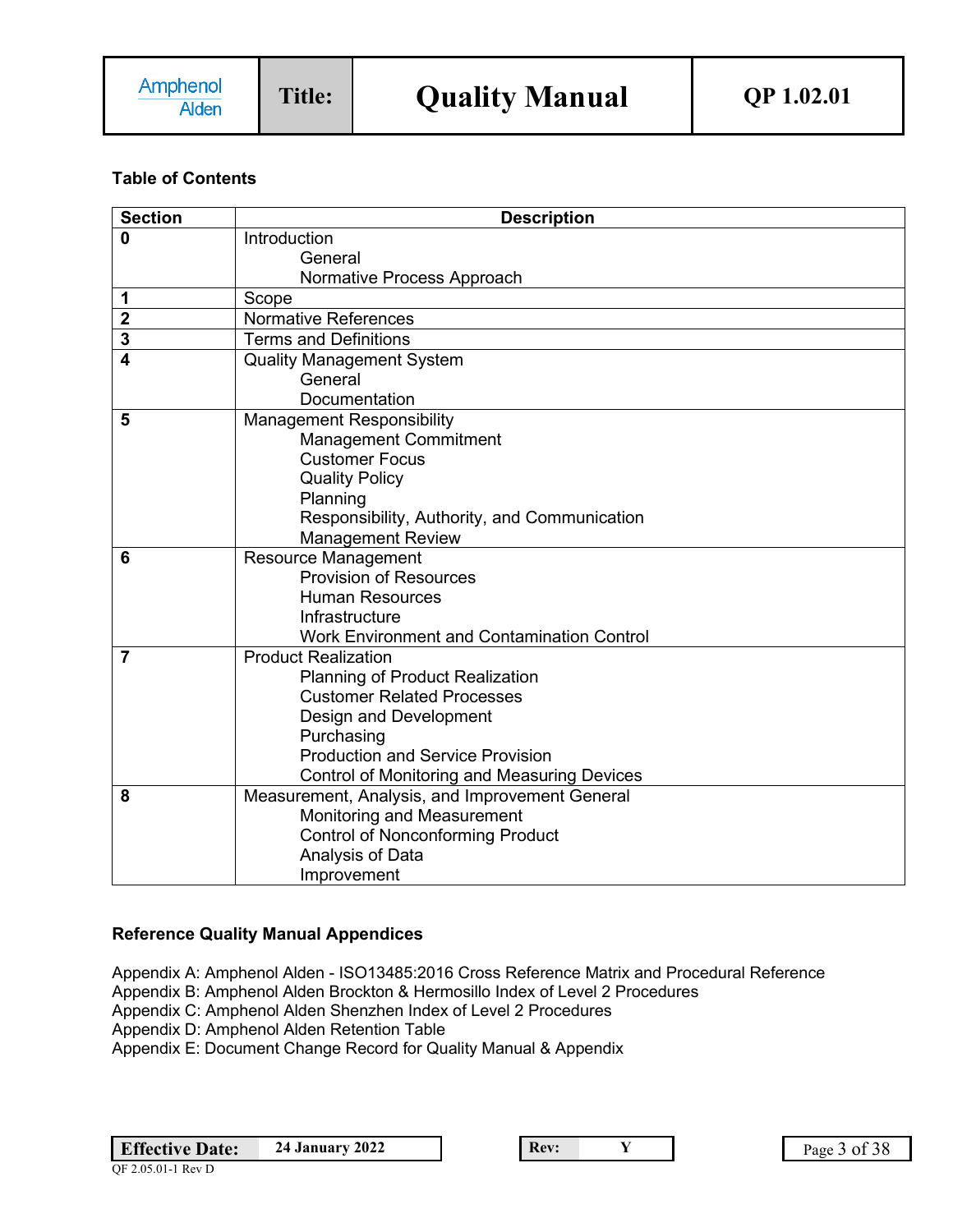#### **0. Introduction**

#### **General**

Amphenol Alden Products Company, here after referred to as Amphenol Alden, is an "Interconnect Solutions Provider" offering connectors, cable assemblies, custom interconnect systems, and contact manufacturing.

Amphenol Alden specializes in the design, development and manufacture of interconnect solutions drawing upon its expertise in electrical, mechanical, plastics and manufacturing engineering relative to Original Equipment Manufacturer (OEM) applications. In house capabilities include solid model design, rapid prototyping, product testing, tool design, tool fabrication, manufacturing process development, and high and low volume production.

Once an interconnect design is known and verified and/or validated, Amphenol Alden procures necessary materials, sets up a manufacturing process and commences manufacturing operations to fulfill customer orders. In house capabilities include wire processing, contact manufacturing, molding, assembly, and testing.

### **Normative Process Approach**

Amphenol Alden uses a process approach when developing, implementing and improving the effectiveness of the quality management system. The objective is to meet customer and regulatory requirements while ensuring customer satisfaction. The process approach emphasizes the importance of 1) understanding and meeting requirements 2) considering processes in terms of added value 3) obtaining results of process performance and effectiveness 4) improving processes based on objective measurement**.** This is achieved through the implementation of a four-tier quality system. The Amphenol Alden Quality Manual is organized by ISO element in accordance with ISO13485:2016 and identifies the system of processes within the organization. Level 2 procedures establish the processes, their interactions, and their management. (See Section 4.2.2)

#### **Overview of Process Interactions and Controls**

Referring to the "core and customer-oriented processes" identified in the Amphenol Alden Process Maps in Section 4 of this manual, CRM/CS (Customer Relationship Management/ Customer Service) carries out the processes of sales, order entry, and customer service. Examples of specific metrics applied to ensure these processes are functioning as intended include turnaround times for loading new and modified products into the ERP system and customer satisfaction surveys. (See also, Section 4.2.1 b).

Engineering receives requests for new or modified designs from customers through CRM/CS. Examples of measures used to control these Design and Development activities include product field performance and complaint data.

The purchasing of materials required for manufacturing is initiated based on the combined output from CRM/CS and Engineering. Controls include such metrics as PPV (purchase price variance), inventory turns, on-time delivery, and supplier quality performance.

| <b>Effective Date:</b> | <b>24 January 2022</b> | Rev: |  | $^{\circ}38$<br>$P$ age 4 01 |
|------------------------|------------------------|------|--|------------------------------|
| OF 2.05.01-1 Rev D     |                        |      |  |                              |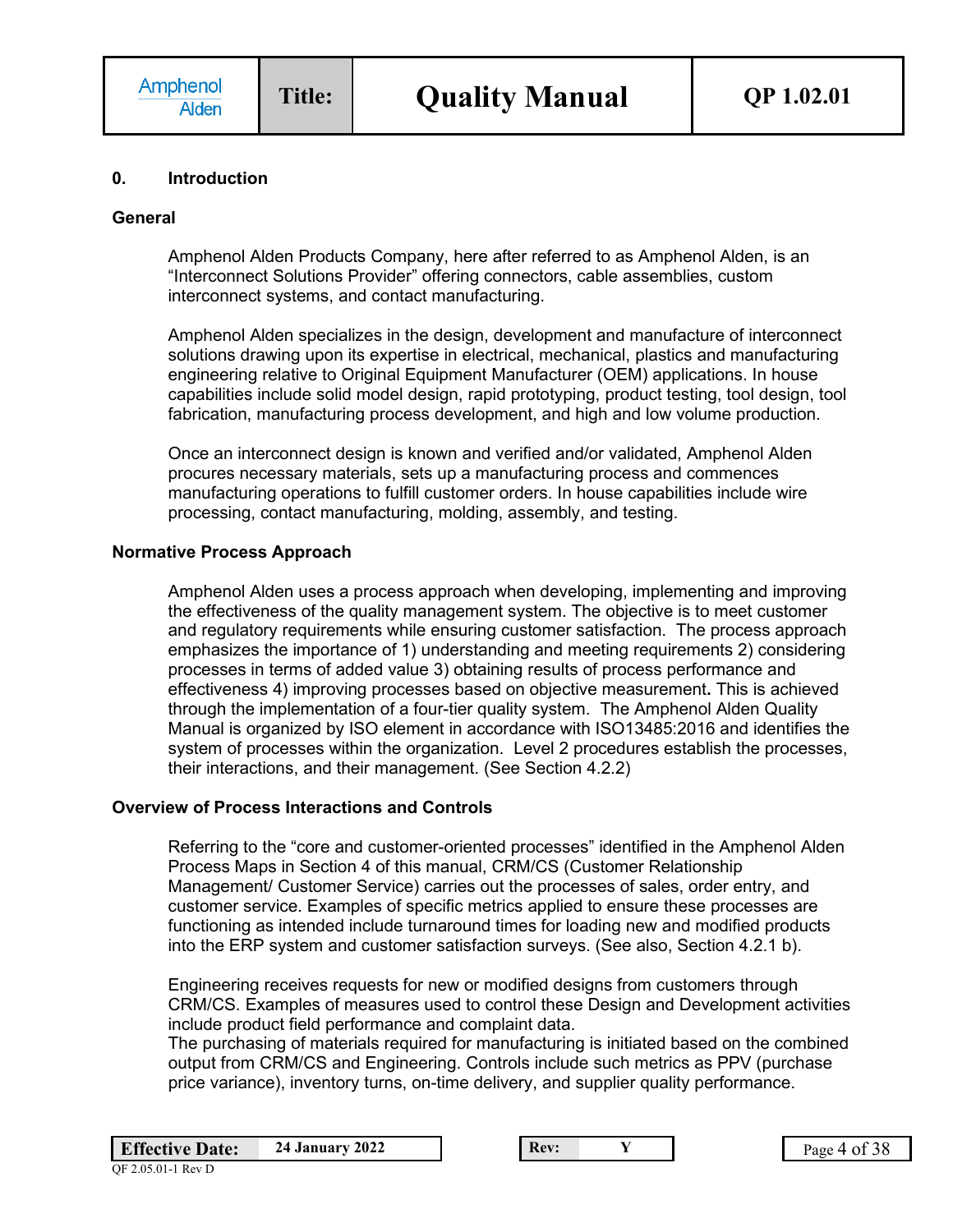Manufacturing is extensively measured and controlled. Resulting data is communicated to employees via display on Facility Boards. Such metrics as on-time delivery, scrap, productivity, customer complaints, are used.

The performance of shipping is measured based on on-time delivery and customer complaint data.

Quality is responsible for Incoming, Inprocess, and Final Inspection, has responsibilities together with Purchasing for supplier management, initiates continuous improvement with Engineering and Manufacturing, manages customer complaints, corrective and preventive actions, and calibration.

#### 1. **Scope**

The Amphenol Alden Quality Management System is certified to ISO13485:2016 and is compliant with 21CFR Part 820. Applicable Certifications and Registration are identified below.

| <b>Certification and Registration</b>                                                                                      | <b>Brockton</b><br><b>USA</b> | <b>Hermosillo</b><br><b>Mexico</b> | <b>Shenzhen</b><br>China |
|----------------------------------------------------------------------------------------------------------------------------|-------------------------------|------------------------------------|--------------------------|
| ISO 13485:2016 Medical Devices - Quality<br>Management Systems - Requirements for Regulatory<br>Purposes                   |                               |                                    | Х                        |
| FDA Registered 21CFR Part 820 - Quality System<br>Regulations - Good Manufacturing Practices for<br><b>Medical Devices</b> |                               |                                    | x                        |

QF 2.05.01-1 Rev D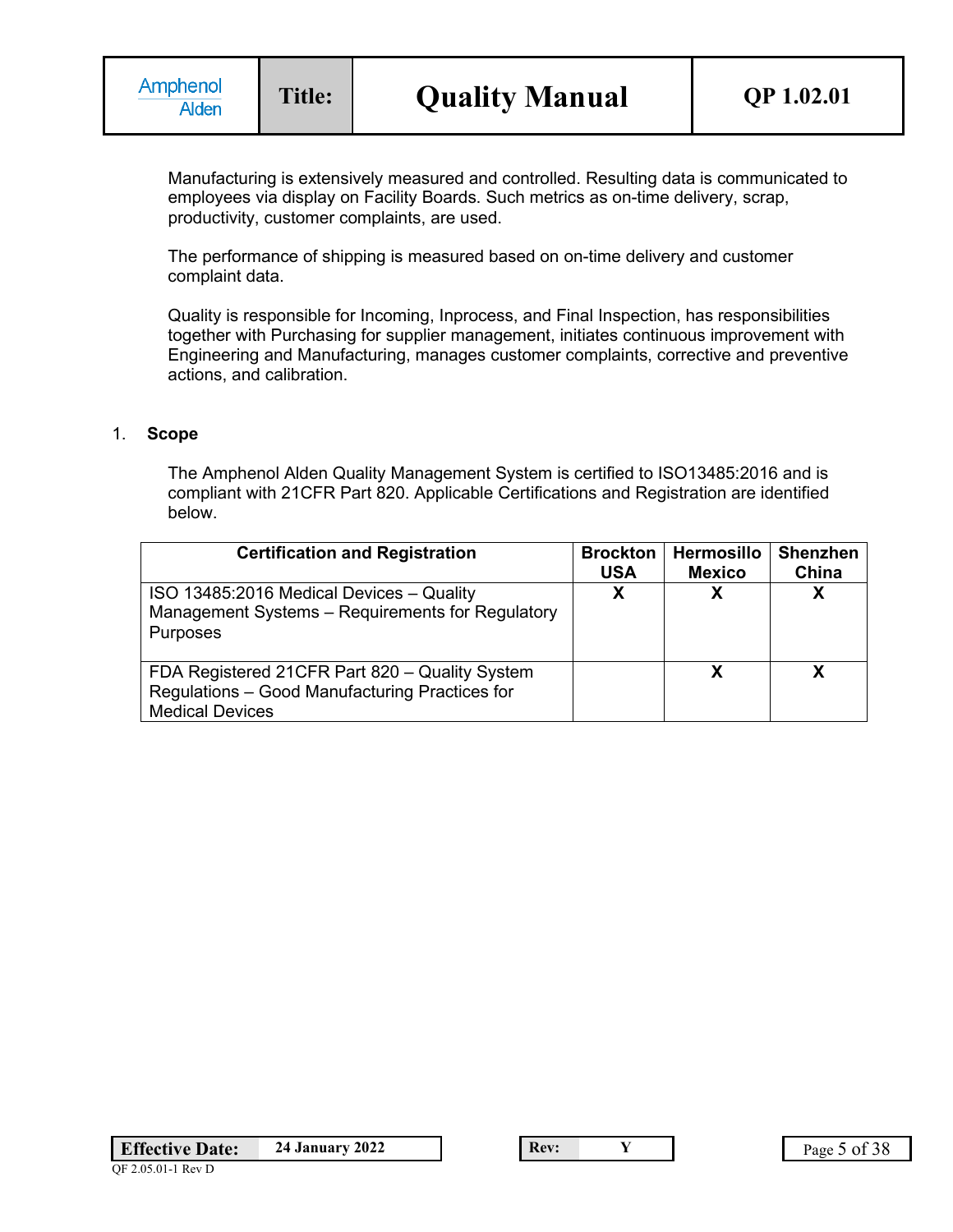|  |  |  |  | Specific requirements of ISO 13485:2016 that are exempt or not applicable are identified below. |  |
|--|--|--|--|-------------------------------------------------------------------------------------------------|--|
|  |  |  |  |                                                                                                 |  |
|  |  |  |  |                                                                                                 |  |

| Specific requirements of ISO 13485.2016 that are exempt or not applicable are identified below.<br><b>Exclusions and non-Applicability</b>                                                      | <b>Brockton</b><br><b>USA</b> | <b>Hermosillo</b><br><b>Mexico</b> | <b>Shenzhen</b><br>China |
|-------------------------------------------------------------------------------------------------------------------------------------------------------------------------------------------------|-------------------------------|------------------------------------|--------------------------|
| Not applicable clause 4.2.3 Section e and f Medical Device File                                                                                                                                 | X                             | X                                  | X                        |
| Justification: AAP does not offer installation or servicing                                                                                                                                     |                               |                                    |                          |
| Not applicable clause 4.2.5 Paragraph 3 Control of Records                                                                                                                                      | X                             | X                                  | X                        |
| Justification: AAP does not have records pertaining to confidential health information                                                                                                          |                               |                                    |                          |
| Not applicable clause 6.4.2 Paragraph 2 Contamination control<br>sterilization                                                                                                                  | X                             | X                                  | X                        |
| Justification: AAP does not offer sterile products                                                                                                                                              |                               |                                    |                          |
| Exclusion of clause 7.3 Design & Development                                                                                                                                                    |                               | X                                  |                          |
| Justification: The Hermosillo does not conduct Design and Development                                                                                                                           |                               |                                    |                          |
| Not applicable clause 7.3.6 Paragraph 3 Design and<br>development verification                                                                                                                  | X                             | X                                  | X                        |
| Justification: AAP does not verify the design outputs against the design inputs of a medical device when connected or<br>interfacing with another device                                        |                               |                                    |                          |
| Not applicable clause 7.3.7 Paragraph 4&5 Design and<br>development validation                                                                                                                  | X                             | X                                  | X                        |
| Justification: AAP does conduct clinical evaluations and does not verify the design outputs against the design inputs of a<br>medical device when connected or interfacing with another device. |                               |                                    |                          |
| Not applicable clause 7.5.3 Installation                                                                                                                                                        | X                             | X                                  | X                        |
| Justification: AAP products do not require installation                                                                                                                                         |                               |                                    |                          |
| Not applicable clause 7.5.4 Service                                                                                                                                                             | X                             | X                                  | X                        |
| Justification: AAP products do not require service                                                                                                                                              |                               |                                    |                          |
| Not applicable clause 7.5.5 & 7.5.7 Sterilization                                                                                                                                               | X                             | X                                  | X                        |
| Justification: AAP not responsible for sterilization                                                                                                                                            |                               |                                    |                          |
| Not applicable clauses 7.5.9.2 & 8.2.6 Paragraph 4 Implants                                                                                                                                     | X                             | X                                  | X                        |
| Justification: AAP products are not implantable                                                                                                                                                 |                               |                                    |                          |
| Not applicable clause 8.2.3 Reporting to regulatory authorities                                                                                                                                 | X                             | X                                  | X                        |
| Justification: AAP does not directly report to regulatory authorities, it is done through our customers                                                                                         |                               |                                    |                          |

**Effective Date: 24 January 2022 Rev: Y** Page 6 of 38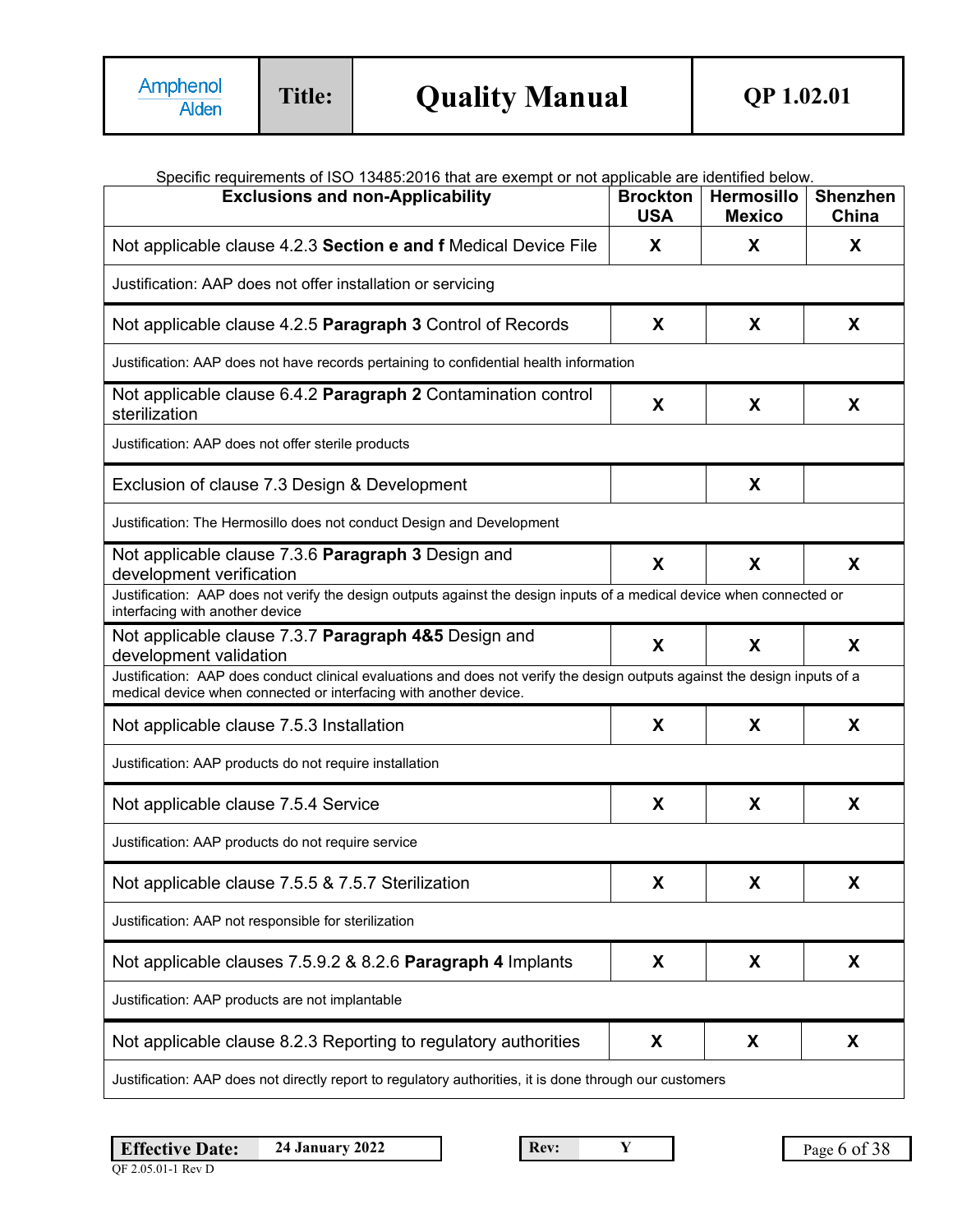This manual defines the quality system requirements for Amphenol Alden and describes the authorities and responsibilities of the management personnel responsible for the system. The manual is divided into eight sections. Each section identifies the company policy and commitment to implement the basic principles of the quality system and includes general information as to how the policies are carried out and identifies quality system procedures that include the specific detail for executing the intent of each policy.

## **2. Normative References**

ISO13485:2016 Medical Devices – Quality Management Systems – Requirements for Regulatory Purposes 21CFR Part 820 – Quality System Regulations – Good Manufacturing Practices for Medical Devices ISO14971:2019 Medical Devices – Application of Risk Management to Medical Devices IPC/WHMA-A-620 Requirements and Acceptance for Cable and Wire Harness Assemblies

## **3. Terms and Definitions**

For the purposes of this manual, the terms and definitions given in ISO9000 and ISO13485 apply.

### **4. Quality Management System**

#### **4.1 General**

Amphenol Alden has established, documented, and implemented a quality management system that maintains and measures its effectiveness by monitoring planned results and by ensuring that product conforms to specified requirements. Amphenol Alden's Quality Manual complies with the requirements of the International Standard ISO13485:2016 and 21CFR Part 820.

- a) Amphenol Alden establishes, implements, and maintains any requirement, procedure, activity, or arrangement required to be documented.
- b) Amphenol Alden has taken the role of the manufacturer with the responsibility for the design and/or manufacture of a medical device**.**
- c) Amphenol Alden determines the organizational processes needed for the quality management system as outlined in the Amphenol Alden Process map (Refer to Section 4, Amphenol Alden Products Process Map).
- d) Amphenol Alden has applied a risk-based approach to the control of the appropriate processes needed for the quality management system (Refer to section 7.1 & 7.3)
- e) The sequence and interaction of these processes are outlined on the Amphenol Alden process map (Refer to Section 4, Amphenol Alden Products Process Map).

| <b>Effective Date:</b> | <b>24 January 2022</b> | Rev: |  | of 38<br>$P_{\text{age}}$ |
|------------------------|------------------------|------|--|---------------------------|
| OF 2.05.01-1 Rev D     |                        |      |  |                           |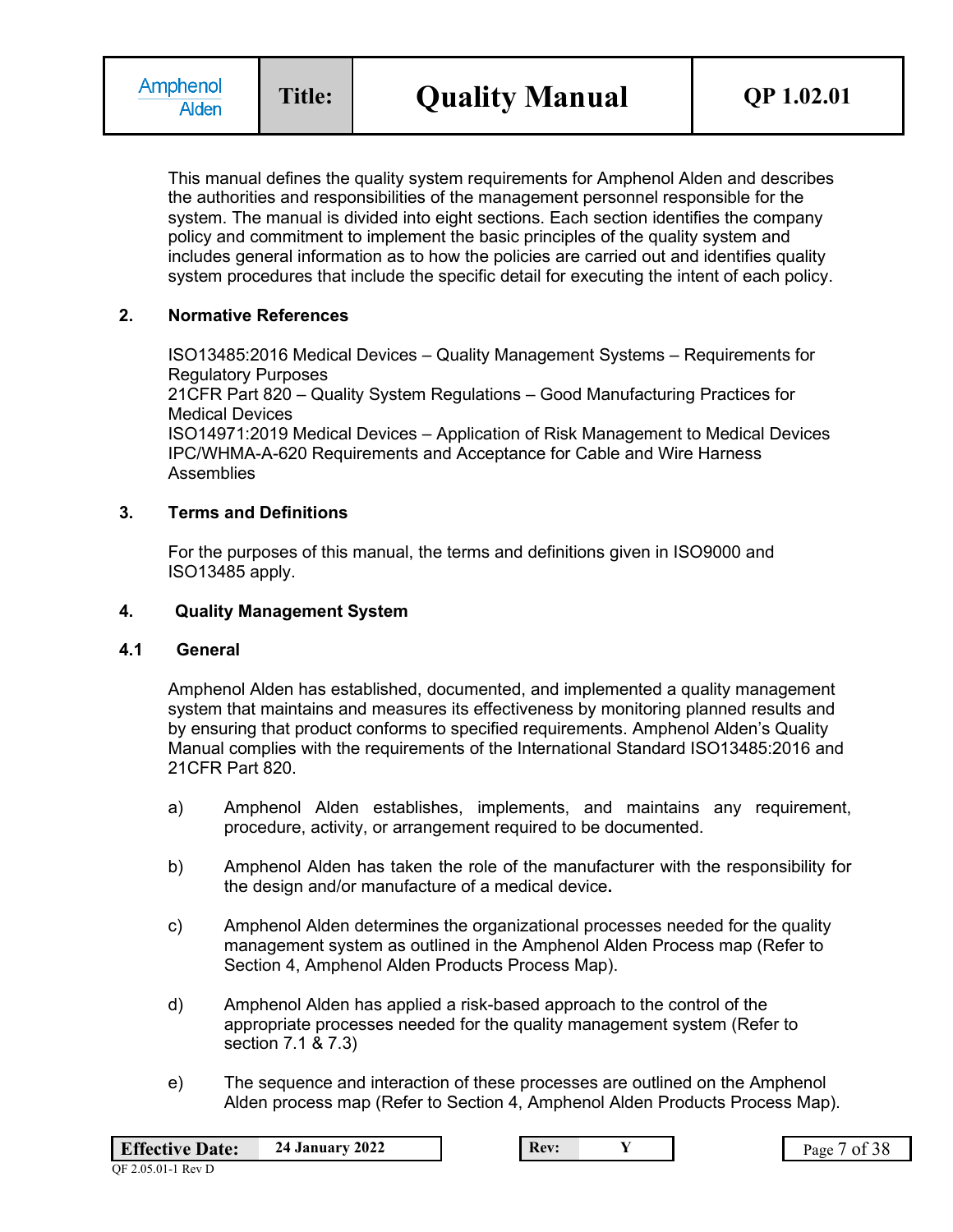- f) Amphenol Alden organizational processes have established goals and objectives to ensure that the implementation and control of these processes are effective. For this purpose, Amphenol Alden collects and uses process data to analyze and improve organizational performance. Sources of information that provide data to measure and monitor our organizational processes include but are not limited to: Database reports, Management Review, Audit Results, Plant board with objectives and goals. (Reference: Section 4.2.1 b.).
- g) Amphenol Alden ensures the availability of resources and information necessary to support the operation and monitoring of these processes. Reference: Appendix A
- h) Amphenol Alden monitors, measures, and analyzes these processes where applicable. See also Introduction section – Overview of Process Interactions and Controls.
- i) Amphenol Alden implements actions necessary to achieve planned results and maintain the effectiveness of these processes. Reference: Appendix A
- j) Amphenol Alden ensures that records are established and maintained so that they demonstrate conformance to Amphenol Alden's quality management system and ISO 13485:2016.
- k) Amphenol Alden ensures that changes made to the quality management systems processes are evaluated for their impact on the quality management system, evaluated for their impact on the medical devices produced under this quality management system, and are controlled in accordance with the requirements of ISO 13485:2016. Reference Appendix A
- l) Amphenol Alden ensures control over outsourced processes that affect product conformity with requirements. The type and extent of control to be applied to these outsourced processes shall be defined within the Quality Management System. See Section 7.4.4 of this manual. Reference Appendix A
- m) Amphenol Alden implements validation of the application of computer software used in the quality management system. Reference Appendix A

QF 2.05.01-1 Rev D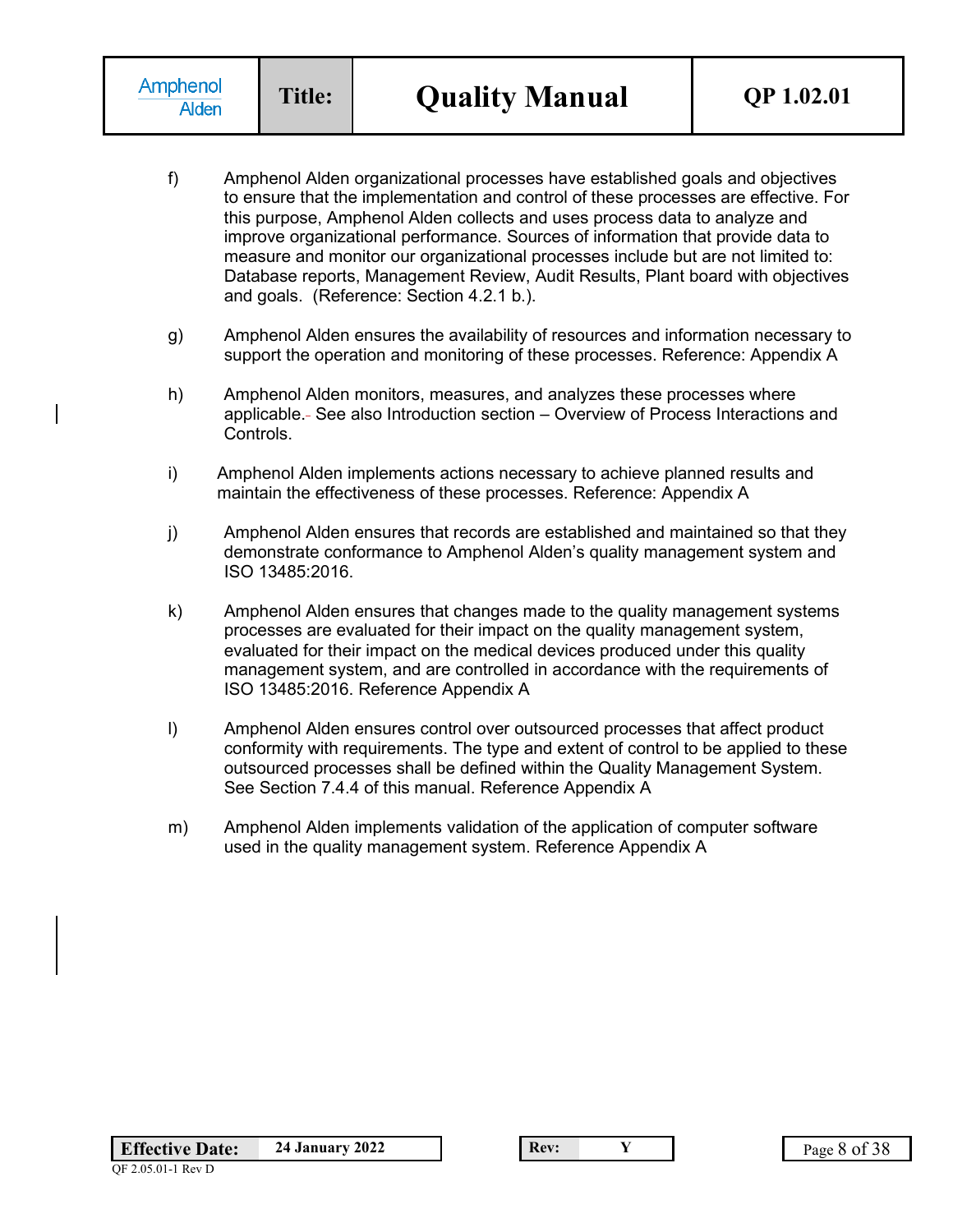

QF 2.05.01-1 Rev D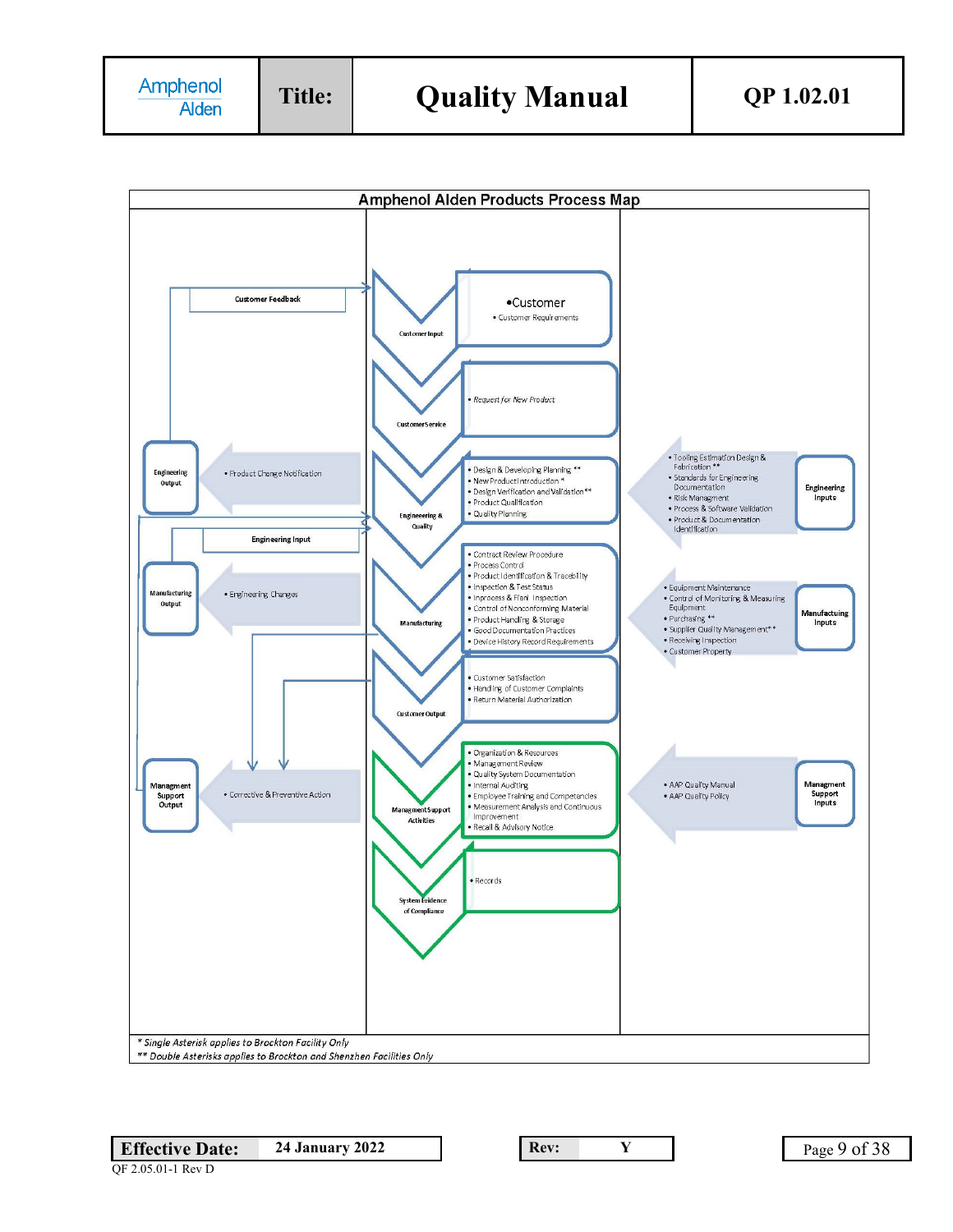### **4.2 Documentation Requirements**

#### **4.2.1 General**

Amphenol Alden has established:

a.) Quality Policy - Top Management is committed to compliance with ISO 13485:2016 and to maintaining the effectiveness of the quality management system.

Amphenol Alden's quality policy was formulated by members of the Management Team and approved by the General Manager. This policy is communicated to employees during orientation training and retraining sessions; communication is reinforced by posted copies in conspicuous locations throughout the company.

- b.) Quality Objectives Amphenol Alden has established quality and business objectives and deployed them throughout the organization.... These requirements flow down to the departments and individual level through the use of "target agreements, goals and KPI" which establish objectives in support of the corporate goals.
- c.) Documented procedures and records required by ISO13485:2016 and 21CFR Part 820.
- d.) Documents including records determined to be necessary to ensure the effective planning, operation, and control of processes.
- e.) Documents defining product specifications, quality management system and applicable national or regional regulations requirements such that the complete manufacturing process is defined.

#### **4.2.2 Quality Manual**

Amphenol Alden has a documented quality system as described in in this Quality Manual and the overall Quality System. The structure of the documentation consists of a four-tier system with levels structured as follows:

Level 1: Policies – Quality Manual Level 2: Procedures and appropriate forms Level 3: Work Instructions and appropriate forms Level 4: Records

Also included (not limited to):

- a.) Drawings
- b.) External documents such as customer supplied specifications, industry standards**,** etc. are identified and their distribution is controlled
- c.) Software applications and related data

**Effective Date:** 24 January 2022 **Rev: Rev: Y Rev: Page 10 of 38**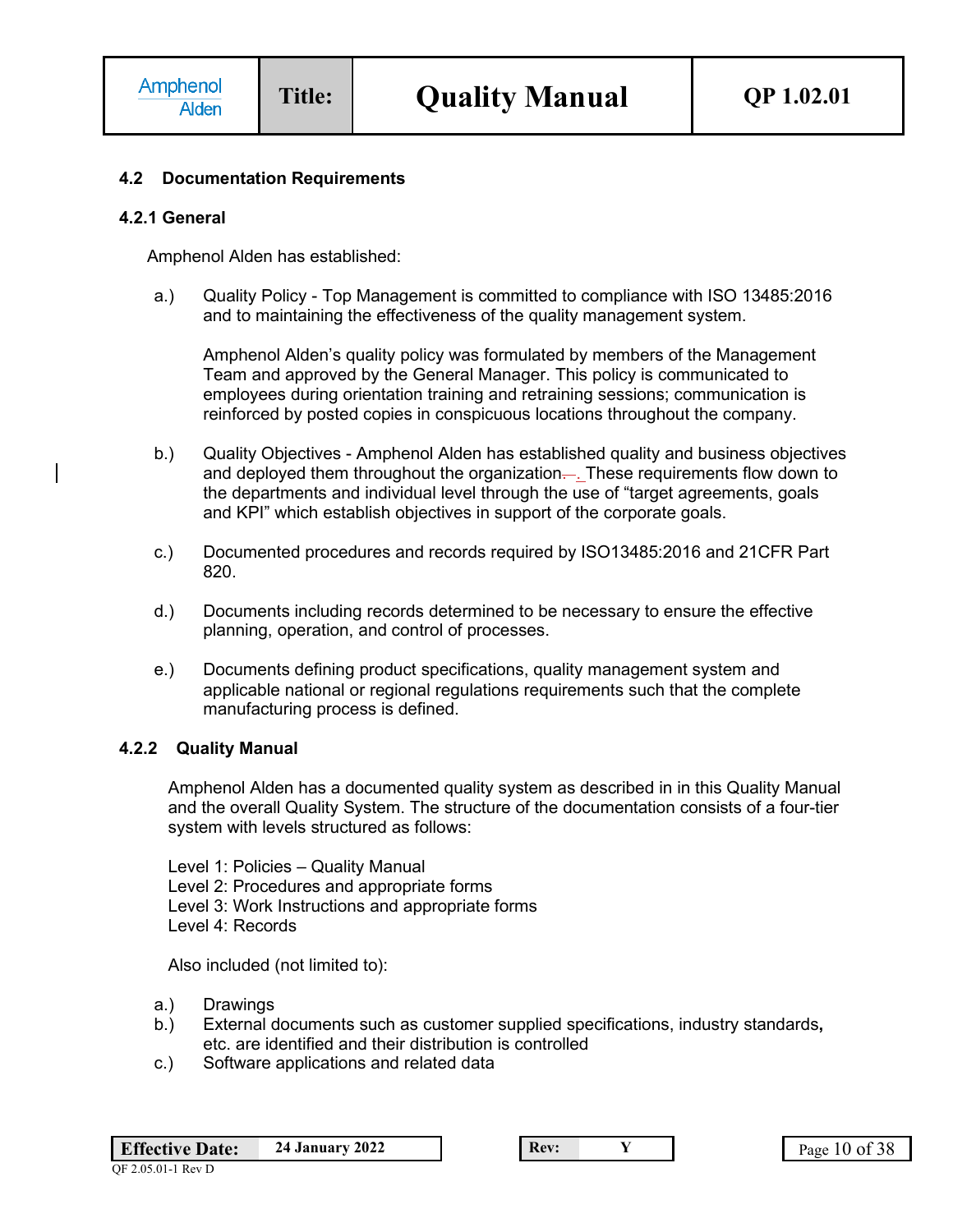Amphenol Alden has prepared documented procedures consistent with the requirements of ISO 13485:2016 and the Company's stated quality policy. The range and detail of these procedures depend on the complexity of the work, the methods used, and the skills and training needed by personnel involved in carrying out the activity. Documented procedures may refer to work instructions that define how an activity is performed.

### **4.2.3 Medical Device File**

For each type or family of our products Amphenol Alden maintains a Device Master File that contains or references documents which demonstrate the conformity to ISO 13485:2016 and applicable regulatory requirements. This file includes, but is not limited to:

- a.) General description of the medical device intended use/purpose, labelling, instructions for use.
- b.) Specifications for the product or product family.
- c.) Documents defining the product specifications, work instructions defining the complete manufacturing process (routings), Process Control Plan, Checklist for set ups and first piece release checklists.
- d.) Documents defining packaging, storage, handling, and distribution.
- e.) Procedures for monitoring and measuring.
- f.) Reference Appendix A for applicable procedures

#### **4.2.4 Control of Documents**

#### **General**

Amphenol Alden has established and maintains documented procedures to control all documents and data that relate to the requirements of this quality system. Documents and data can be in the form of any type of media, such as hard copy or electronic media. Amphenol Alden's Quality System documentation is comprised of the following document types (not limited to):

- a.) Quality manual
- b.) Operational procedures
- c.) Work instructions, process procedures, and related forms
- d.) Standards and other reference material
- e.) Purchasing documents
- f.) Product drawings and specifications
- g.) Production and quality plans

#### **Documents of External Origin:**

To the extent applicable, documents of external origin such as standards and customer drawings, and all other documents determined by Amphenol Alden to be necessary for the planning and operation of the quality management system are identified and is distribution controlled.

| <b>Effective Date:</b> | 24 January 2022 |
|------------------------|-----------------|
|                        |                 |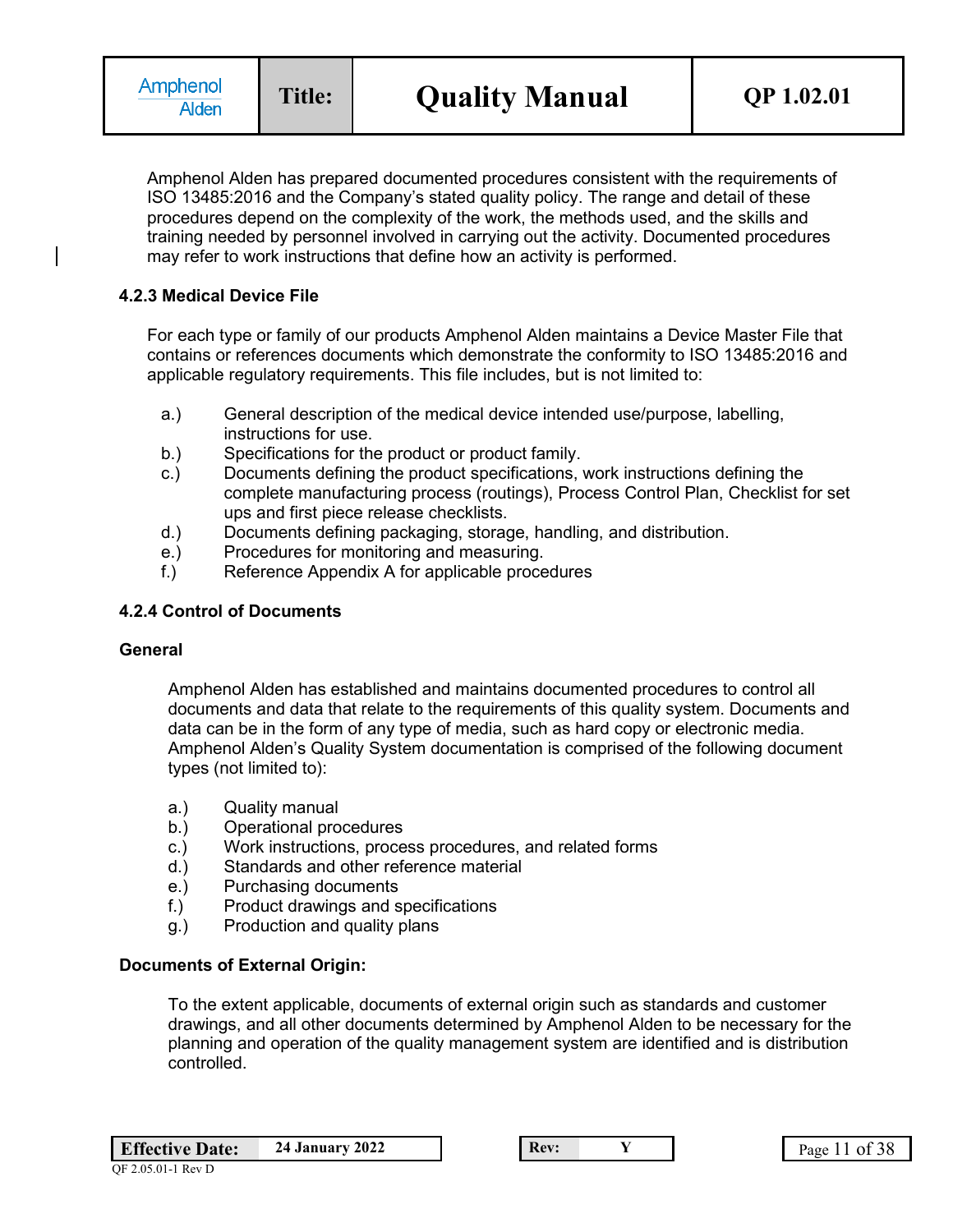### a.) **Document Approval and Issue**

Documents are reviewed and approved for adequacy prior to issue either by the original approving function or another designated function which has access to pertinent background information. Such reviews for adequacy are performed by authorized personnel, prior to issue. Documents of external origin are identified as such and the distribution controlled. Documents shall be legible and readily identifiable. The current revision of documents is maintained and made readily available via computer network or controlled access to hard copies when electronic version is not available to preclude the use of invalid and/or obsolete documents. Procedure guidelines ensure that:

- Pertinent issues of appropriate documents are available at all locations where operations essential to the effective functioning of the quality system are performed
- Invalid and/or obsolete documents are promptly removed from all points of issue, use, or ensured against unintended use
- Any obsolete documents retained for legal and/or knowledge-preservation purposes are suitably identified or dispositioned.
- Reference Appendix A for applicable procedures

### b.) **Document Changes**

Document changes are reviewed and approved by the same function that issued the original document, unless specifically designated otherwise. Where possible, the nature of the change is identified in the document. Obsolete documents are removed from use or suitably identified to prevent unintended use if retained for any purpose. Reference Appendix A for applicable procedures

Amphenol Alden retains a copy of the obsolete controlled documents when required. Documents to which products have been manufactured and tested should be available for the lifetime of the product as defined by Amphenol Alden, but not less than the retention period of any resulting record.

#### **4.2.5 Control of Records**

Amphenol Alden has established and maintains documented procedures to define the controls needed for identification, collection, indexing, access, storage, security and integrity, retrieval, retention time, maintenance, and disposition of quality records. Quality records are maintained to provide evidence of conformity to specified requirements and effective operation of the quality system. These records may be in the form of any type of media, such as hard copy or electronic media.

Changes to quality records are performed in accordance with good manufacturing practices and maintained as part of applicable records. Amphenol Alden ensures that quality records remain legible, readily identifiable, and readily retrievable.

Quality records are identified, collected, and maintained by the organization responsible for the task, operation, or activity and shall remain legible, readily identifiable, and retrievable**.**

| <b>Effective Date:</b> | <b>24 January 2022</b> |
|------------------------|------------------------|
| OF 2.05.01-1 Rev D     |                        |

**Rev: 24 Page 12 of 38**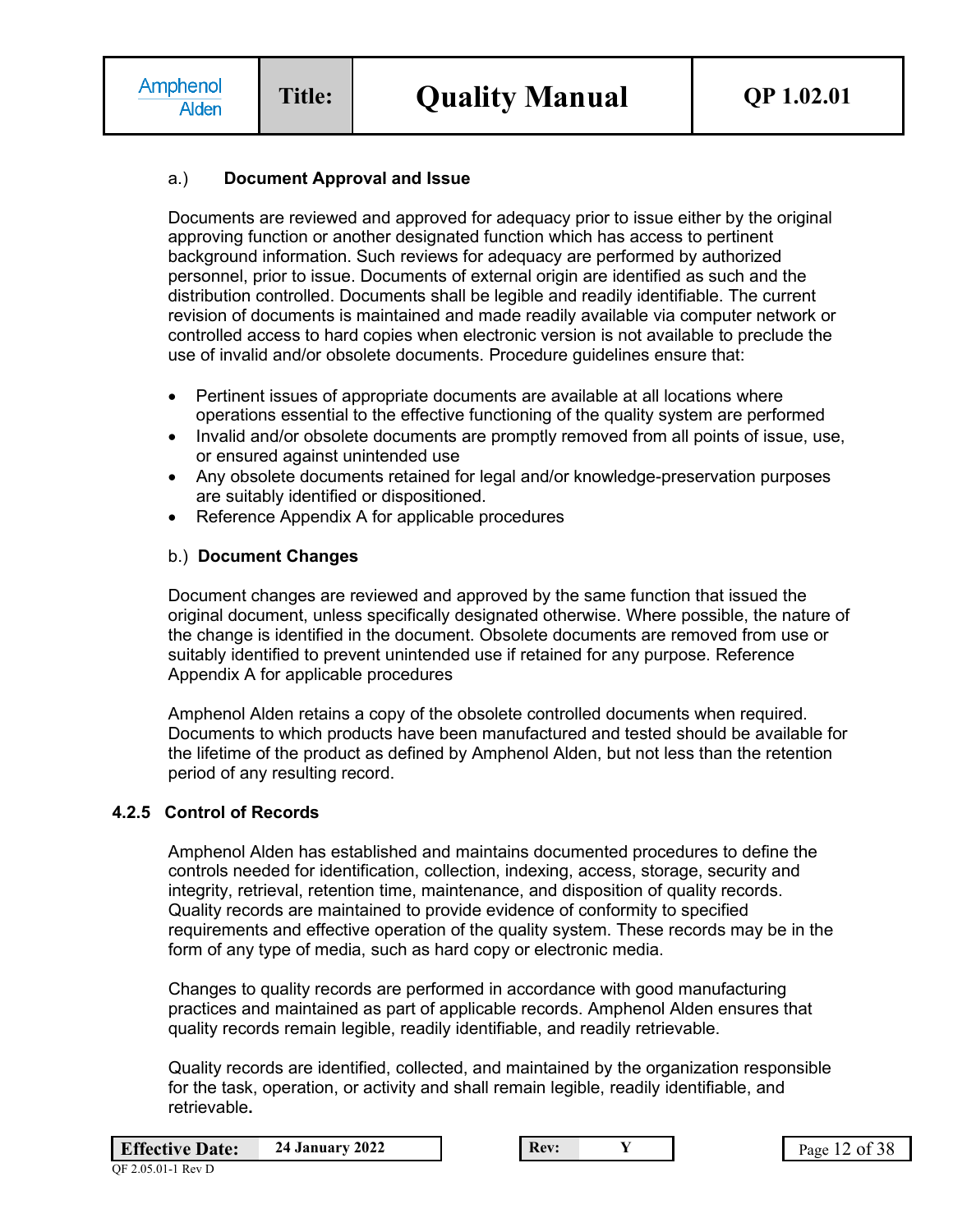The Records procedure provides for:

- a.) Pertinent supplier records to be included
- b.) All quality records to be legible and stored / retained in such a way that they are readily retrievable, in facilities that provide a suitable environment to prevent damage, deterioration or loss
- c.) Retention period for quality records to be established and recorded.
- d.) Where agreed contractually, quality records are made available for customer evaluation, for an agreed period
- e.) Reference Appendix A for applicable procedures

## **5. Management Responsibility**

- **5.1** Management Team provides evidence of its commitment to the development and implementation of the quality management system and continually improves and maintains its effectiveness by:
	- a.) Communicating to the organization the importance of meeting customer as well as applicable statutory and regulatory requirements
	- b.) Establishing the quality policy
	- c.) Ensuring that quality objectives are established
	- d.) Conducting management reviews
	- e.) Ensuring the availability of resources
	- f.) Reference Appendix A for applicable procedures

#### **5.2 Customer Focus**

**5.2.1** Management Team ensures that customer requirements and applicable regulatory requirements are determined and are met (see 7.2.1 and 8.2.1).

Amphenol Alden has dedicated Customer Service Representatives in all facilities. Amphenol Alden maintains a customer focus through continuous and effective communication with customers. Through this continuous communication Amphenol Alden strives to determine, understand, and meet customer requirements for quality, new product development, logistics, delivery, and any other requirements identified by the customer.

Customer Relationship Management (CRM) interfaces with the customer and ensures that all required documents are available for review. CRM, in consultation with Engineering, Quality and manufacturing, ensures that there are no ambiguous or conflicting requirements, and that Amphenol Alden can satisfy all customer requirements.

#### **Customer Satisfaction**

Amphenol Alden strives to achieve the highest possible level of customer satisfaction. Measurements relating to customer satisfaction are part of on-going continual improvement efforts. Amphenol Alden proactively conducts surveys to measure customer perception as to whether customer requirements are fully and totally met. Amphenol

| <b>Effective Date:</b> | <b>24 January 2022</b> |
|------------------------|------------------------|
|------------------------|------------------------|

**Rev: 24 Page 13 of 38**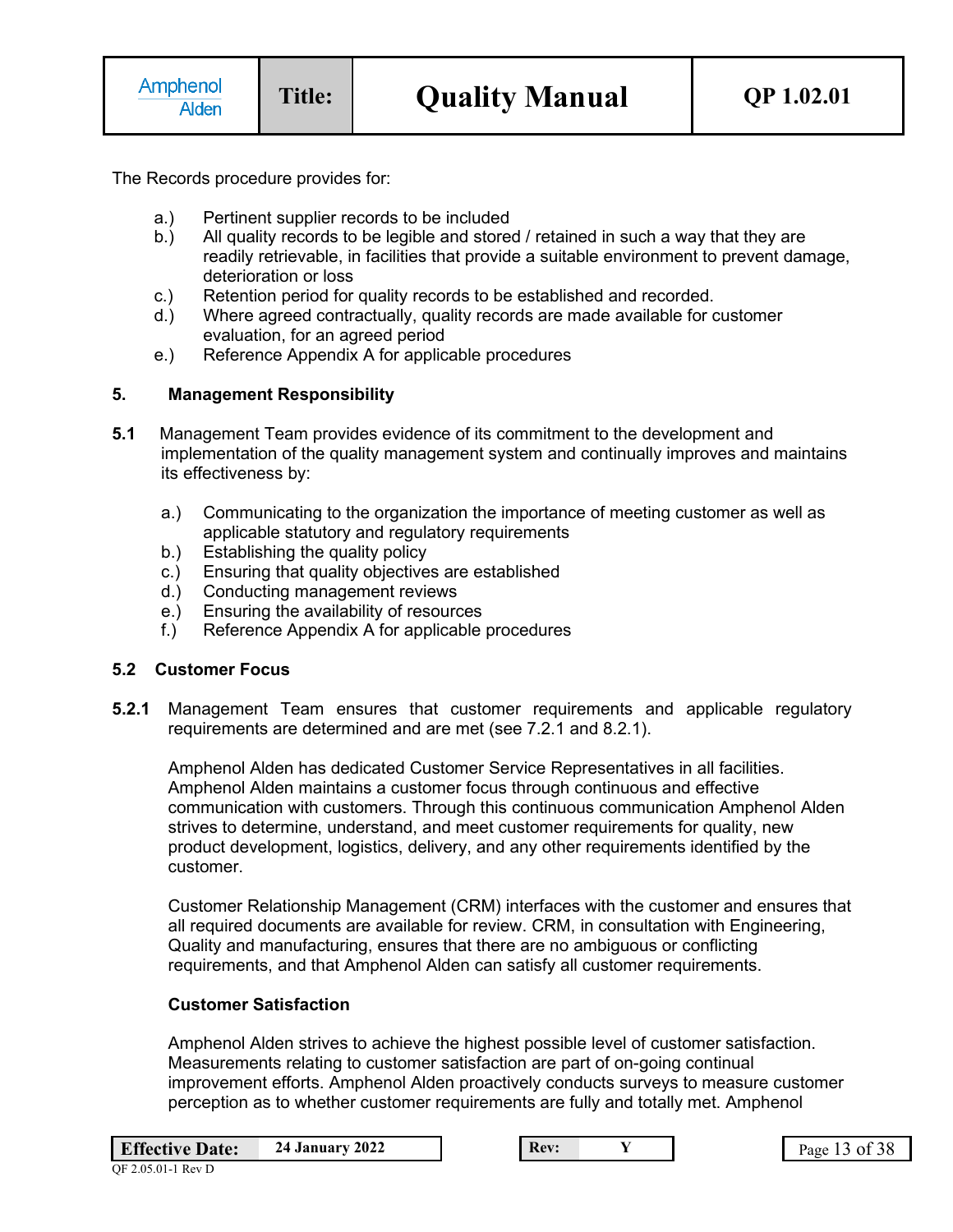Alden's Management Review also has specific metrics that are used to maintain focus on the customer such as defective parts per million and customer complaints. Amphenol Alden conducts an annual Management Review where a broader range of metrics are reviewed that impact customer satisfaction. Effective arrangements are devised and implemented for communicating with customers.

- **5.3** The Management Team at Amphenol Alden ensures that the quality policy:
	- a.) is appropriate to the purpose of the organization
	- b.) includes a commitment to comply with requirements and to continually improve and to maintain the effectiveness of the quality management system
	- c.) provides a framework for establishing and reviewing quality objectives
	- d.) is communicated and understood within the organization, and
	- e.) is reviewed for continuing suitability
	- f.) records of these activities are documented
	- g.) Reference Appendix A for applicable procedures

### **5.4 Planning**

### **5.4.1 Quality Objectives**

Management Team ensures that quality objectives, including those needed to meet applicable regulatory requirements as well as requirements for product (see Section 7.1), are established at relevant functions and levels within the organization. The quality objectives are measurable and consistent with the quality policy. The status of the quality objectives is reviewed at least annually in Management Review Meetings. These meetings are documented.

## **5.4.2 Quality Management System Planning**

Amphenol Alden's Management Team ensures that:

- a.) The planning of the quality management system is carried out in order to meet the requirements given in Section 4.1, as well as the quality objectives, and
- b.) The integrity of the quality management system is maintained when changes to the quality management system are planned and implemented.
- c.) To ensure efficient and effective planning, Amphenol Alden defines organizational goals and objectives and evaluates performance data from the products and processes employed. Amphenol Alden's management systematically reviews this data to verify effectiveness and efficiency of the various processes.

## **5.5 Responsibility, authority, and communication**

#### **5.5.1 Responsibility and Authority**

Top management ensures that responsibilities and authorities are defined, documented, and communicated within Amphenol Alden. Customer requirements are determined and

**Effective Date:** 24 January 2022 **Rev: Rev: Y Rev: Page 14 of 38**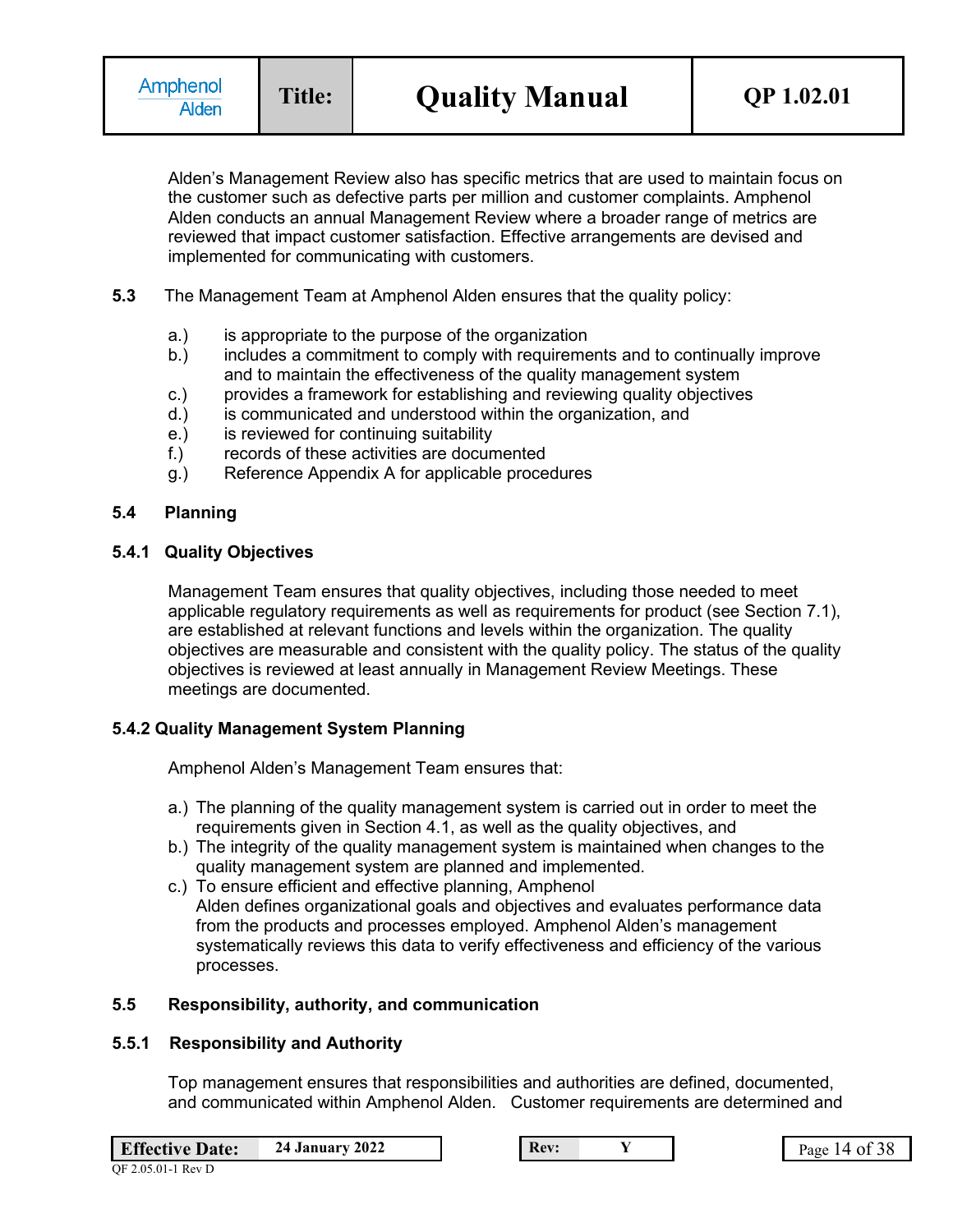are met through management commitment to the development and implementation of the quality management system and the maintenance of its effectiveness. Responsibility for the overall operations of Amphenol Alden is vested in the General Manager and Functional Team Leaders. They have the responsibility and authority for producing products that meet specified requirements, initiating action to prevent shipment of nonconforming product, identifying, and taking action to correct and prevent recurrence of non-conformities, including verification of the success of these actions.

Top management establishes the interrelation of all personnel who manage, perform, and verify work affecting quality, and ensures the independence and authority necessary to perform these tasks.

Interrelation of personnel who manage, perform, and verify work affecting quality is defined by applicable level 2 procedures. The responsibility, authority and interrelation of other personnel that affect quality are defined through job descriptions.

### **5.5.2 Management Representative**

Amphenol Alden's General Manager has appointed the Global Director of Quality Assurance as the Management Representative (MR) for Amphenol Alden.

Irrespective of other responsibilities, the MR has defined authority for:

- a.) Ensuring the processes for Amphenol Alden's quality system is established, implemented, and maintained in accordance with ISO 13485:2016. In this role, he/she will have access to all areas of management where activities relating to this standard are performed
- b.) Reporting on the performance of the quality system to the General Manager and members of Top Management for review and any need for improvement
- c.) Acting as a liaison between Amphenol Alden and external parties in matters regarding this standard
- d.) Providing an official interpretation of Amphenol Alden's quality system
- e.) Ensuring the promotion of awareness of applicable regulatory and customer requirements, as well as Amphenol Alden's quality management system requirements throughout the organization
- f.) The Global Director of Quality appoints and documents alternate/deputy management representatives at Amphenol Alden facilities.

### **5.5.3 Internal Communication**

Top management ensures that an appropriate communication process is established within the organization and that communication takes place regarding the effectiveness of the quality management system, for this purpose Amphenol Alden holds employee meetings, as needed, for all direct and indirect personnel.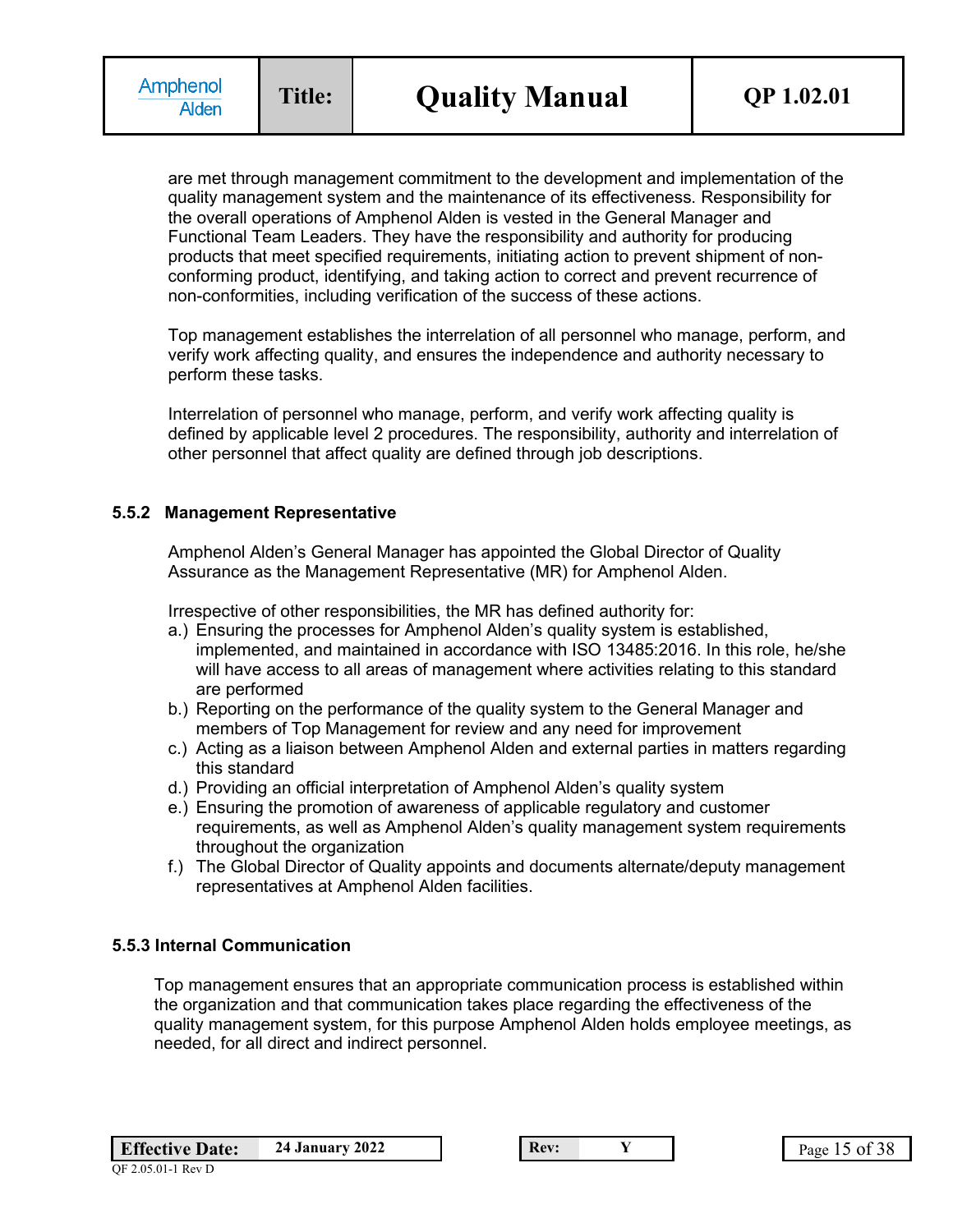### **5.6 Management Review**

Amphenol Alden reviews the quality management system at least twice annually to ensure its continuing suitability, adequacy, and effectiveness in satisfying the requirements of this quality manual and Amphenol Alden's stated quality policy and objectives. This review includes various inputs assessing opportunities for improvement and the need for changes to the quality management system, including the quality policy and quality objectives. Outputs to this meeting are developed.

#### **5.6.1 Review Input**

The input from Management Review shall include but is not limited to:

- a.) Internal and External Feedback
- b.) Complaint Handling
- c.) Reporting to regulatory authorities
- d.) Audits
- e.) Monitoring and measurement of processes
- f.) Monitoring and measurement of product
- g.) Corrective and Preventive Actions
- h.) Action Items from previous management reviews
- i.) Changes that could affecting the quality management system
- j.) Recommendations for improvements
- k.) Applicable new or revised regulatory requirements

## **5.6.2 Review Output**

The output from Management Review shall include but is not limited to:

- a.) Improvements related to maintaining the suitability, adequacy, and effectiveness of the quality management system
- b.) Improvements of products and processes related to customer requirements
- c.) Changes needed to respond to applicable new or revised regulatory requirements
- d.) Resources
- e.) Records of Management Review are maintained.

#### **6. Resource Management**

#### **6.1 Provision of Resources**

Amphenol Alden's General Manager and the Functional Team Leaders determine and provide the resources needed to implement the quality management system, to continually improve and maintain the effectiveness and to meet applicable regulatory and customer requirements. This includes necessary tools and training for quality assurance in design, development, production, and verification activities, including internal quality audits. Personnel assignments are based upon training, experience, and demonstrated ability to perform the task required.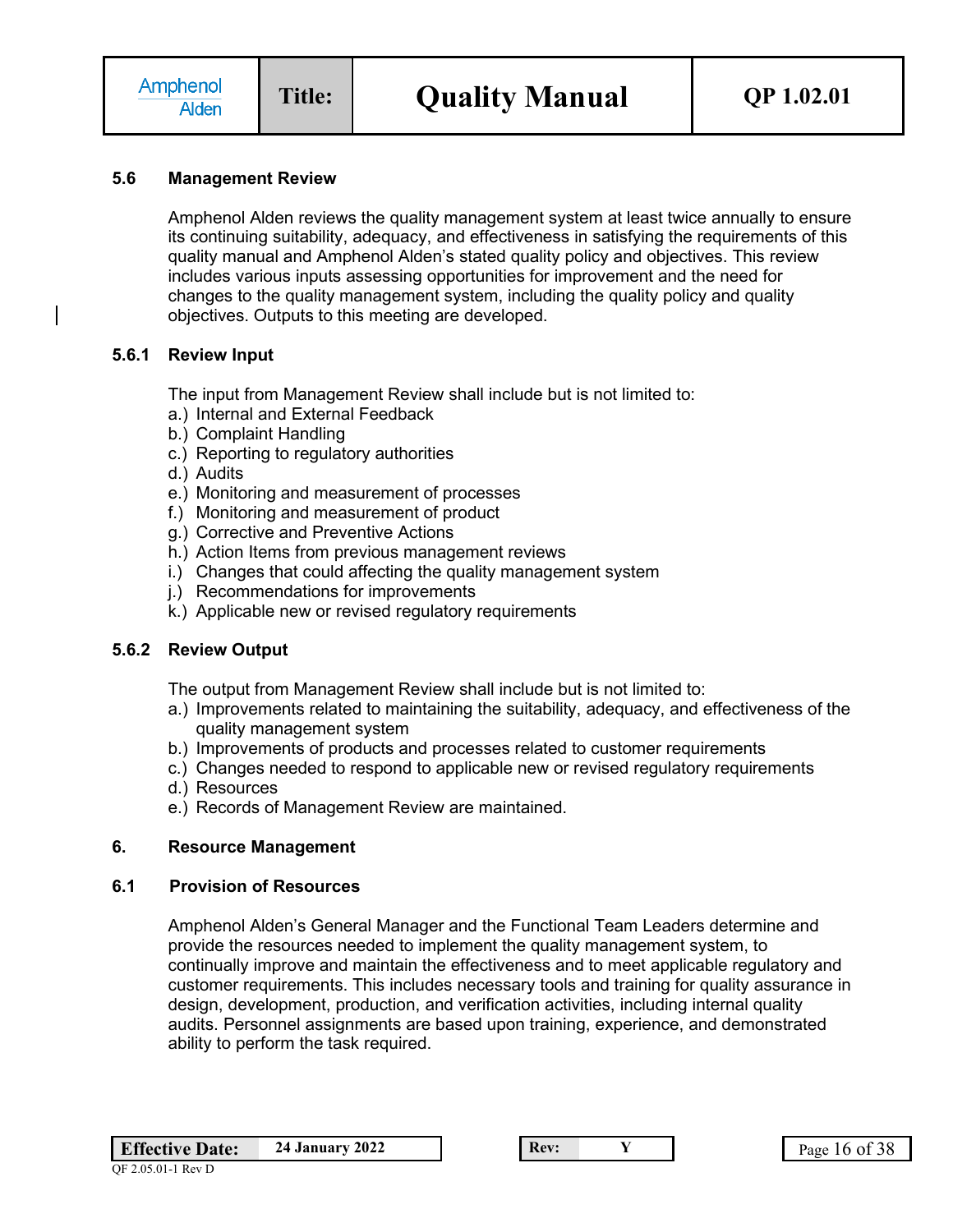### **6.2 Human Resources**

Personnel performing work affecting conformity to product requirements, directly or indirectly, shall be competent on the basis of appropriate education training, skills, and experience.

Training and qualification of the workforce is important to ensure high product quality and customer satisfaction. Documented procedures are established and maintained for establishing competence, identifying training needs and provide for training of all personnel performing activities affecting quality and ensuring awareness of personnel. Personnel performing specific assigned tasks are qualified based on appropriate education, training and/or experience, as required. Appropriate records of training are maintained.

### **Amphenol Alden's Management Team**:

- a.) Determines the necessary competence for personnel performing work affecting conformity to product requirements.
- b.) Where applicable provides training or takes other actions to achieve or maintain the necessary competence.
- c.) Evaluates the effectiveness of the actions taken
- d.) Ensures that personnel are aware of the relevance and importance of their activities and how they contribute to the achievement of the quality objectives
- e.) Maintains appropriate records of education, training, skills and experience.

#### **6.3 Infrastructure**

Amphenol Alden determines, provides, and maintains the infrastructure needed to achieve conformity to product requirements, preventing mix-ups, and ensuring orderly handling of product. Infrastructure includes, as applicable:

- a.) buildings, workspace, and associated utilities
- b.) process equipment (both hardware and software)
- c.) supporting services (such as transport, communication, and information systems)

Documented requirements are established for maintenance activities, including their frequency, when such activities or lack thereof can affect product quality. The requirements shall apply to equipment used in production, the control of the work environment and monitoring and measuring as appropriate. Records of such maintenance are maintained. Reference Appendix A for applicable procedures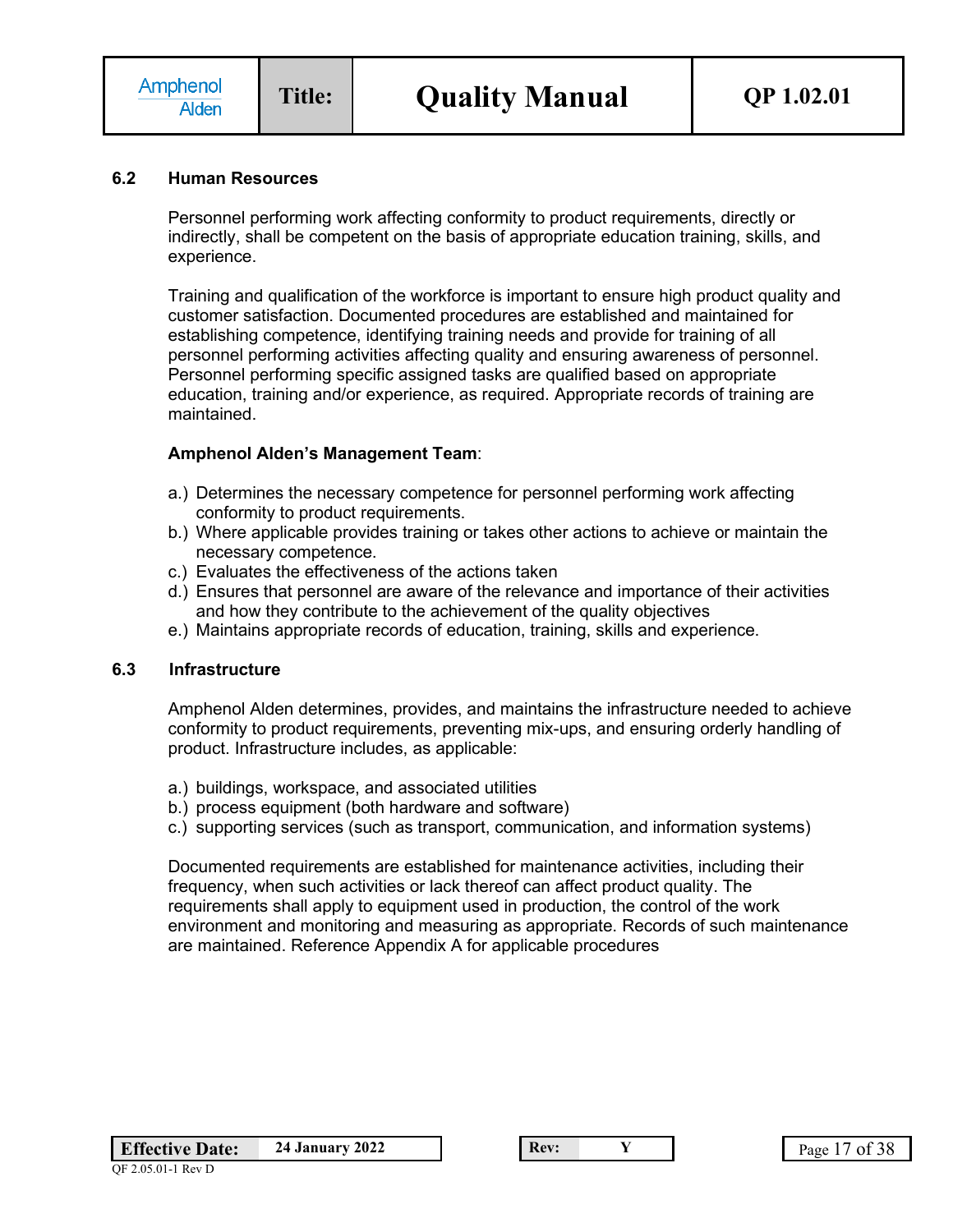### **6.4 Work Environment and contamination control**

### **6.4.1 Work Environment**

Amphenol Alden determines and manages the work environment needed to achieve conformity to product requirements. This is achieved through:

- a.) documented procedures to monitor and control the work environment,
- b.) the monitoring of the health, cleanliness, and clothing of personnel.
- c.) When work is performed temporarily in a special environment, conditions are controlled and supervised by a competent individual**.**
- d.) documented requirements for health, cleanliness, and clothing of personnel if contact between personnel the product or work environment could affect device safety or performance (Ex, Environmentally Controlled Areas)
- e.) Reference Appendix A for applicable procedures

Note: Work Environment relates to those conditions under which work is performed including physical, environmental, and other factors (such as noise, temperature, and humidity, lighting, or weather).

### **6.4.2 Contamination Control**

Amphenol Alden plans and documents the preparation, segregation, and disposition and control of contaminated or potentially contaminated product to prevent contamination of the work environment, personnel, or product.

### **7. Product Realization**

### **7.1 Planning of Product Realization**

Amphenol Alden plans and develops processes needed for product realization. Planning of product realization is consistent with the requirements of the other processes of the quality management system.

Amphenol Alden conducts risk management in several processes of the product realization process. Records of risk management are maintained.

In planning product realization, Amphenol Alden determines the following, as appropriate:

- a.) quality objectives and requirements for the product
- b.) the need to establish processes and documents, and to provide resources specific to the products including infrastructure and work environment
- c.) required verification, validation, monitoring, measurement inspection, test, handling, storage, distribution, and traceability activities specific to the product together with the criteria for product acceptance
- d.) records needed to provide evidence that the realization process and resulting product meet requirements (see Section 4.2.5)

| <b>Effective Date:</b> | <b>24 January 2022</b> |
|------------------------|------------------------|
|                        |                        |

**Rev: 24 Page 18 of 38**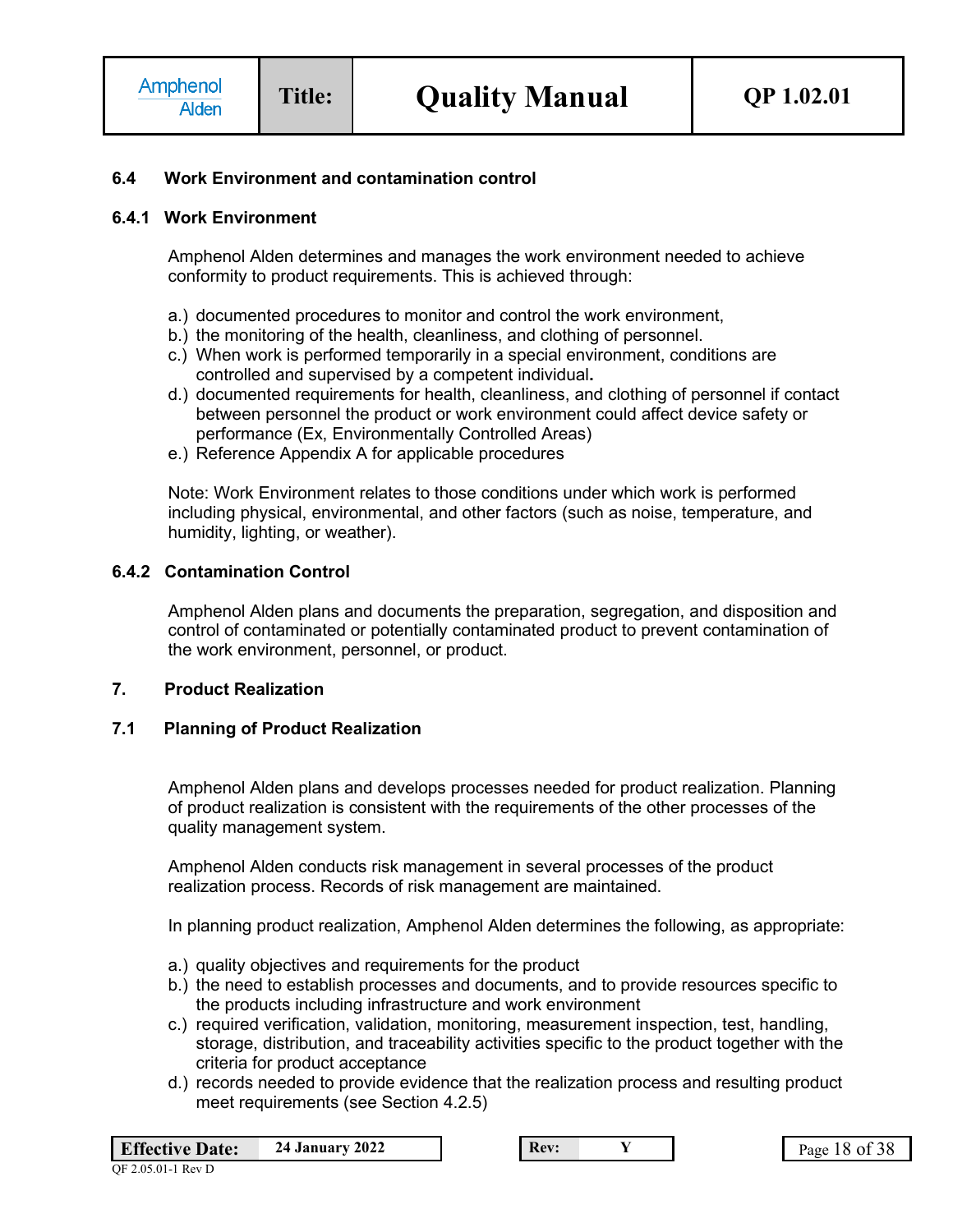(Level 2 procedures are cross referenced in Appendix A)

The outputs of this planning are in a form suitable for Amphenol Alden's method of operations including Engineering documentation, QMS procedures, project plans and meeting minutes. Amphenol Alden has established practices for Risk Management throughout product realization.

## **7.2 Customer Related Processes**

Amphenol Alden determines requirements specified by the customer, including requirements for delivery and post-delivery activities if applicable. Customer requirements are typically communicated via the purchase order and special requirements are included on the product routings and visual work instructions to ensure compliance to those requirements.

#### **7.2.1 Determination of requirements related to the product**

Before the build of product for our customer Amphenol Alden determines:

- a.) requirements specified by the customer, including the requirements for delivery and post-delivery activities
- b.) requirements not stated by the customer but necessary for specified or intended use, as known
- c.) applicable statutory and regulatory requirements related to the product
- d.) any additional requirements considered necessary by the organization

#### **7.2.2 Review of requirements related to the product**

Amphenol Alden reviews the requirements related to the product. This review is conducted prior to Amphenol Alden's commitment to supply a product to the customer (e.g., submission of tenders, acceptance of contracts of orders, acceptance of changes to contracts or orders) and ensures that**:**

- a.) product requirements are defined and documented
- b.) contract or order requirements differing from those previously expressed are resolved
- c.) applicable regulatory requirements are met
- d.) Amphenol Alden has the ability to meet the defined requirements

Records of the results of reviews and actions arising from reviews are maintained.

Where customers provide no documented statement of requirement, the customer requirements are confirmed by Amphenol Alden before acceptance.

Where product requirements are changed, Amphenol Alden ensures that relevant documents are amended and that relevant personnel are made aware of the changed requirements.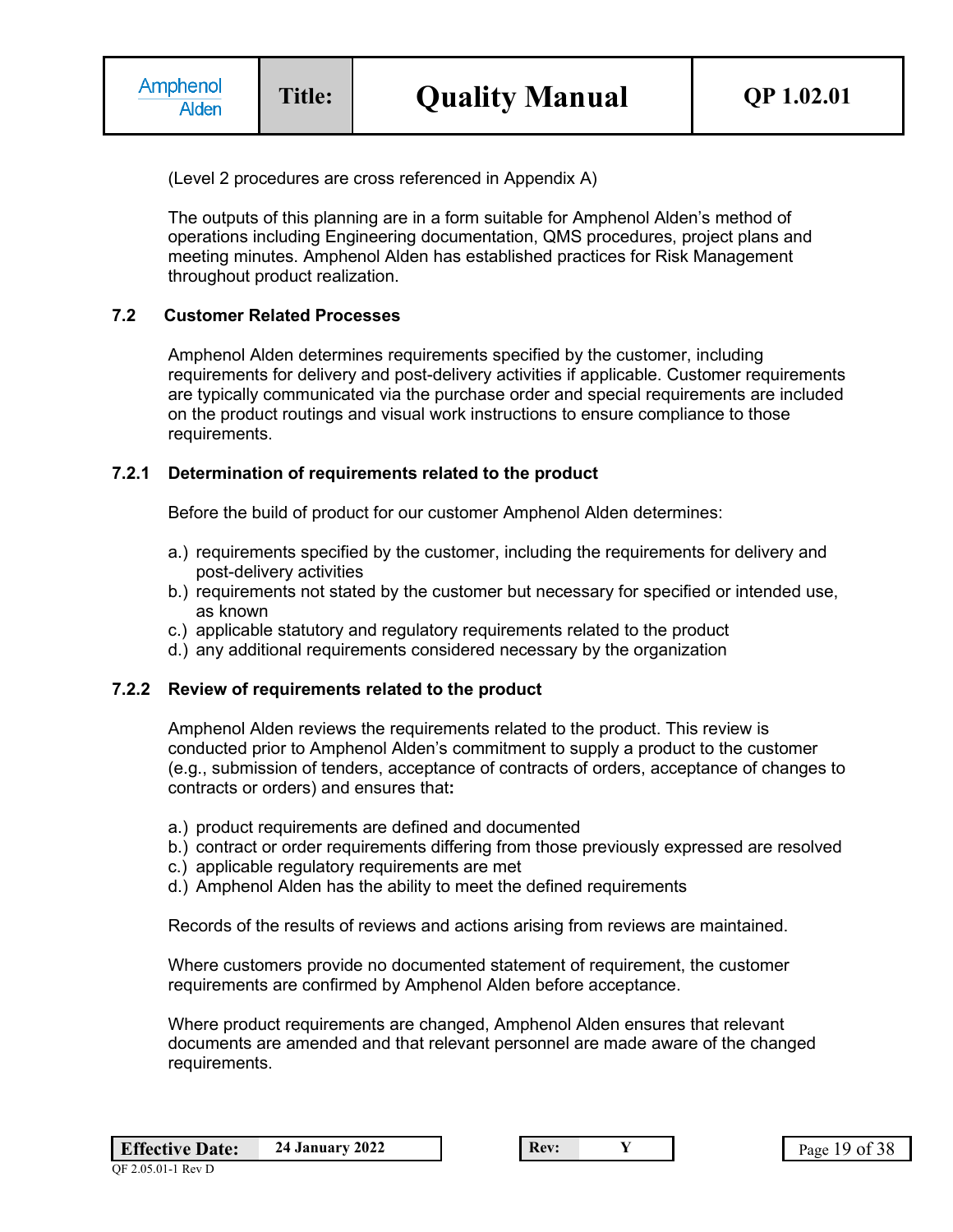## **7.2.3 Communication**

Amphenol Alden determines and implements effective arrangements for communicating with customers in relation to

- a.) product information
- b.) enquiries, contracts, or order handling, including amendments
- c.) customer feedback, including customer complaints
- d.) notification after delivery
- e.) advisory notices while Amphenol Alden does not communicate directly with regulatory authorities, Amphenol Alden will communicate with its direct customers regarding any applicable recall and or advisory

Amphenol Alden designates a Customer Service Representative for each one of its customers.

### **Contract Review**

#### **General**

Top management ensures that customer requirements are determined and are met with the aim of enhancing customer satisfaction. Amphenol Alden has established and maintains documented procedures for contract review and for the coordination of these activities.

#### **Review**

Before submission of a quote, or the acceptance of a contract or order, the quote, contract, or order is reviewed by Amphenol Alden.

- a.) The requirements are adequately defined and documented. Where no written statement of requirement is available for an order received by verbal means, the sales representative will ensure that the order requirements are agreed to before their acceptance and will create a written record of the order receipt
- b.) Any differences between the contract or order requirements and those
- c.) in the tender are resolved
- d.) Amphenol Alden has the capability to meet the contract or order requirements
- e.) Reference Appendix A for applicable procedures

## **Amendment to a Contract**

Contract amendments are reviewed and coordinated by Amphenol Alden to ensure amendments are made and correctly transferred to the functions concerned within Amphenol Alden.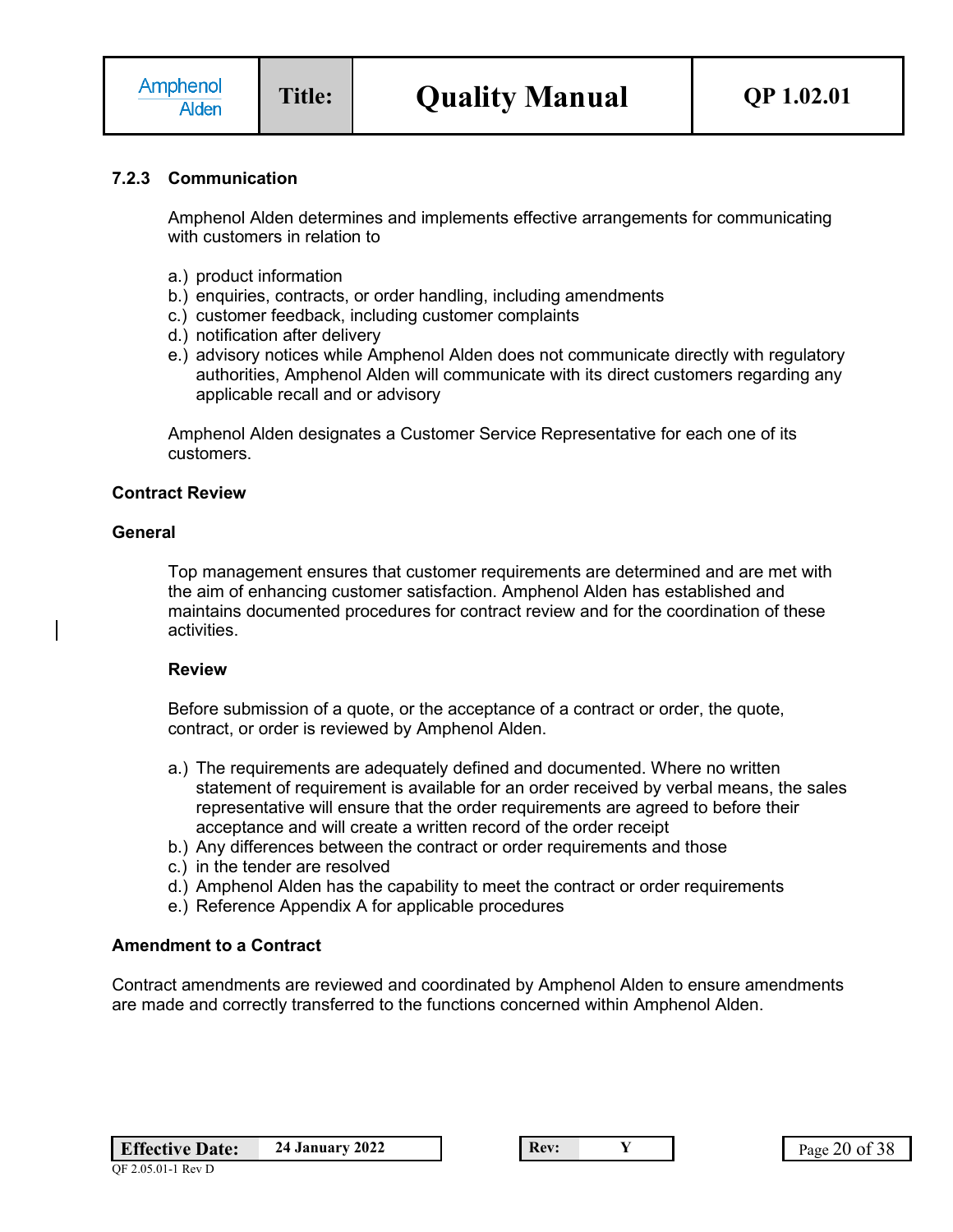### **Records**

Records of contract reviews and amendments are maintained. Channels for communication and interfaces with the customer's organization in these contract matters are established where necessary.

### **7.3 Design and Development**

### **7.3.1 General**

Amphenol Alden has established and maintains documented procedures to plan control and verify the design and development of the product in order to ensure that the specified customer requirements are achieved. Outputs from risk management activities defined and initiated by engineering and are deployed throughout the product realization process where appropriate. Specific requirements for design and development are referenced in Appendix A.

## **7.3.2 Design and Development Planning**

Amphenol Alden's Sales / Marketing Group initiate and submits request for designs to the Engineering Department who create plans and controls each design and development activity. These plans determine:

- a.) Design and development stages and associated activities to be performed, and define responsibility for their implementation
- b.) The reviews needed at each design and development stage
- c.) The verification, validation, and design transfer activities (see note below) that are appropriate at each design and development stage
- d.) Responsibility and authority for design and development activities which are assigned to qualified personnel equipped with adequate resources.
- e.) The methods to ensure traceability of the design and development outputs to the design and development inputs
- f.) Resources needed, including necessary competence of personnel
- g.) Plans are updated as the designs evolves

## **Organizational and Technical Interfaces**

Amphenol Alden defines the organizational and technical interfaces between different groups, which provide input to the design and development of respective design projects. The necessary information is documented, transmitted, and regularly reviewed.

Planning output is documented, and updated as appropriate, as the design and development progresses.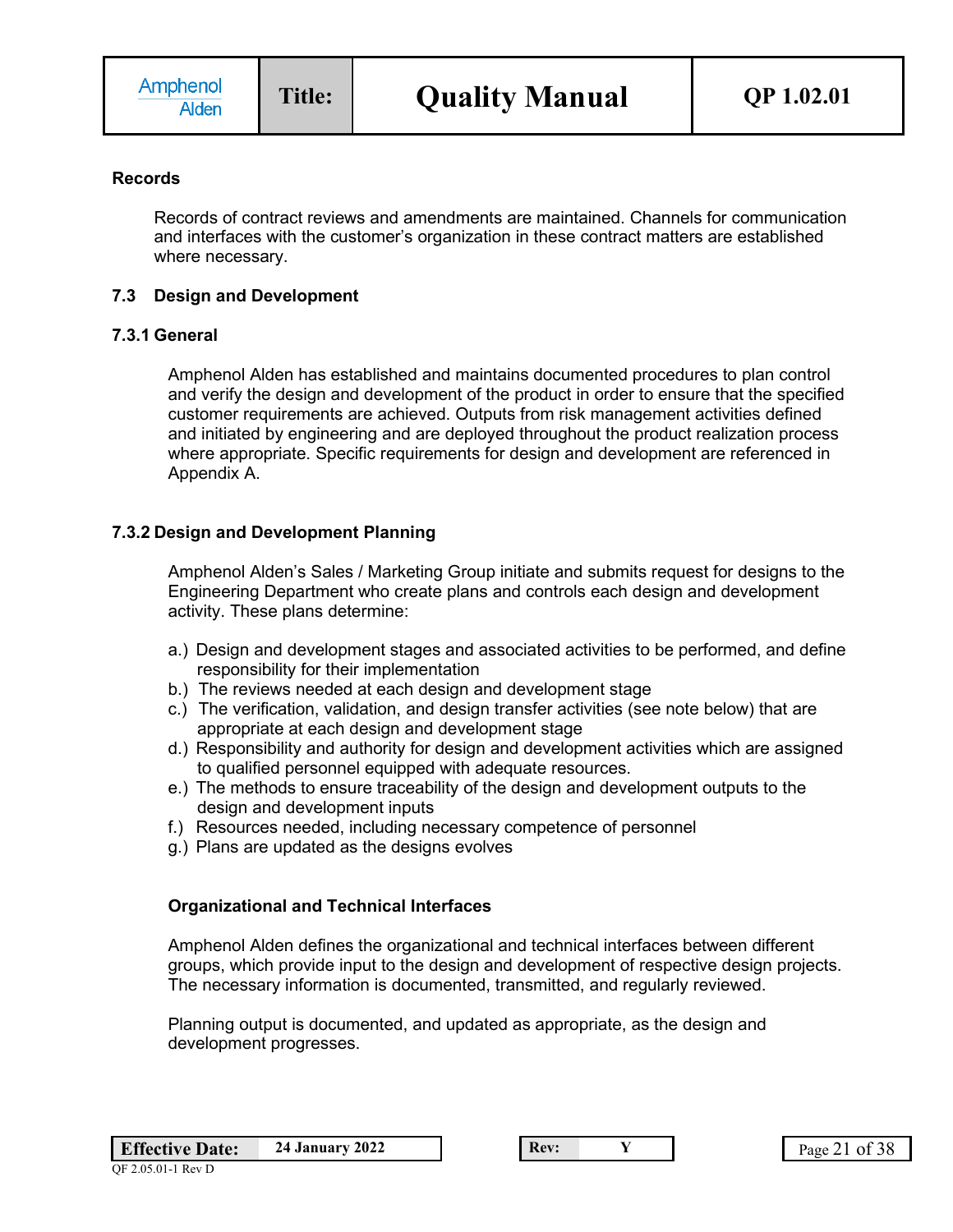Note: Design transfer activities during the design and development process ensure that design and development outputs are verified as suitable for manufacturing before becoming final production specifications.

### **7.3.3 Design and Development Inputs**

Design input requirements relating to the product, including functional, performance and safety requirements, according to the intended use, and applicable statutory and regulatory requirements, are identified, documented and their selection reviewed for adequacy by Amphenol Alden and approved. Amphenol Alden ensures that all incomplete, ambiguous, conflicting, or unverifiable or unvalidatable requirements are resolved with the customer. Consideration is given to the results of contract review activities.

Where applicable, information derived from previous similar designs is included along with any other requirements essential for design and development including applicable outputs from risk management.

### **7.3.4 Design and Development Outputs**

Design output is documented and maintained in a "Design History File" which includes a checklist of output requirements. Design output is expressed in terms that can be verified and validated against design input requirements. Design output will:

- a.) meet design and development input requirements
- b.) provide appropriate information for purchasing and production
- c.) contain or refer to product acceptance criteria
- d.) identify those characteristics of the design that are crucial to the safety and proper functioning of the product (e.g., operating, storage, handling, maintenance, and disposal requirements)

Design output documents are reviewed by Engineering before release. Records of the design and development outputs are maintained.

#### **7.3.5 Design and Development Review**

At appropriate stages of design, Engineering will plan and process the projects through configured design phase gates to:

- a.) evaluate the ability of the results of design and development to meet requirements
- b.) identify any problems and propose necessary actions

Participants in the reviews include representatives of functions concerned with the design and development stage(s) being reviewed, as well as other specialist personnel.

Records of the results of the reviews and necessary actions are maintained and include the identification of the design under review, participants involved in the review and the date of the review.

| <b>Effective Date:</b>               | <b>24 January 2022</b> |
|--------------------------------------|------------------------|
| ነር <u>2.05.01.1 D<sub>ov</sub></u> D |                        |

**Example 22 Page 22 of 38**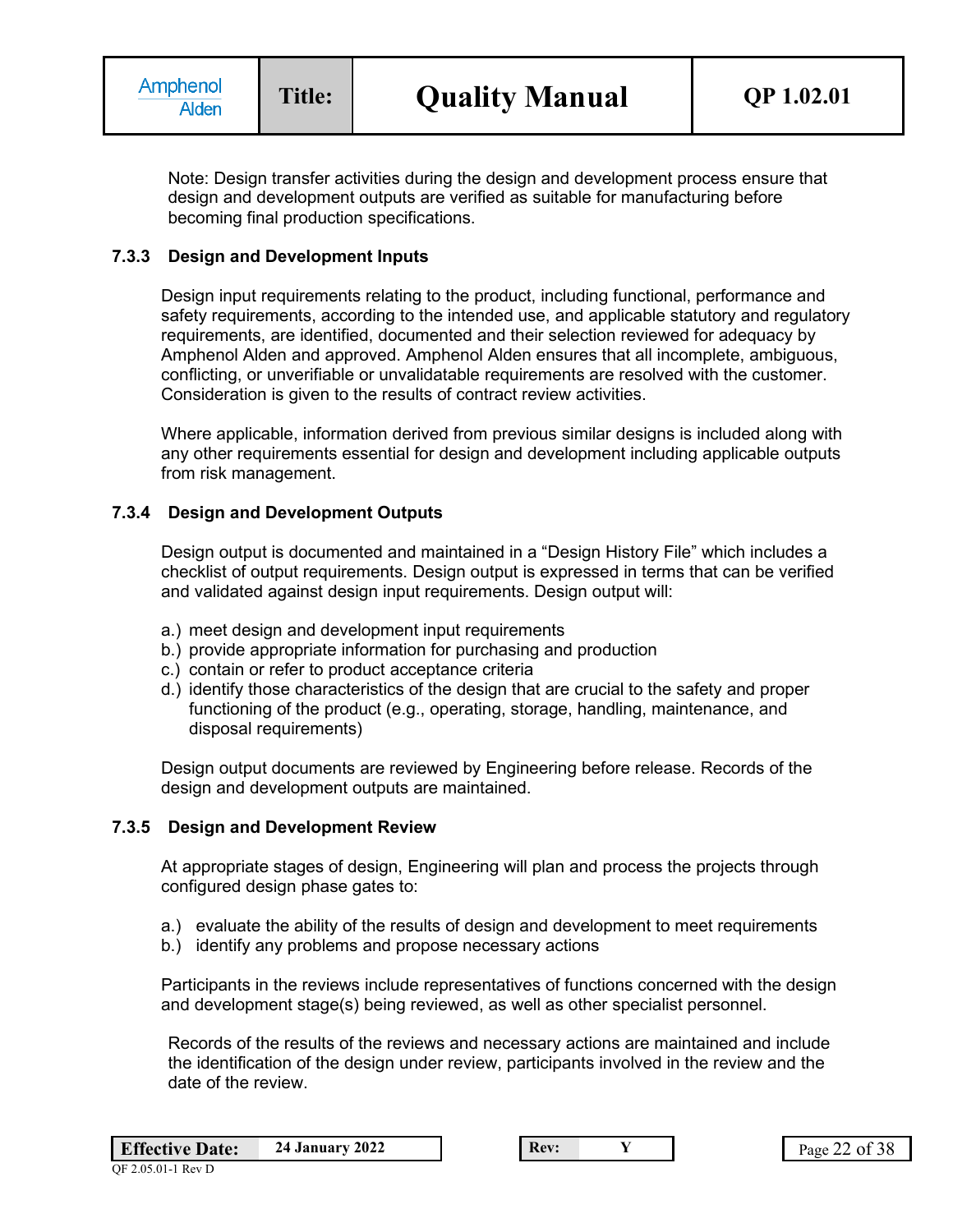## **7.3.6 Design and Development Verification**

At appropriate stages of design, design verifications are performed in accordance with planned arrangements to ensure that the design and development output meets the design and development input requirements. Verification plans are documented and include methods, acceptance criteria, and as appropriate, statistical techniques with rationale for sample size. Design verification may include activities such as the following:

- a.) Design and process failure modes and effects analysis (FMEA)
- b.) Modeling and simulation
- c.) Computer aided analysis
- d.) Performing alternative calculations
- e.) Comparing the new design with a similar proven design, if available
- f.) Undertaking tests and demonstrations
- g.) Reviewing the design stage documents before release
- h.) Product Qualification activities are undertaken

Records, results, and conclusion for design and development verification are maintained, as well as necessary actions.

#### **7.3.7 Design and Development Validation**

Design validation is performed in accordance with planned and documented arrangements to ensure that the resulting product conforms to defined design input requirements. Wherever required, design validation follows successful design verification. Verification plans are documented and include methods, acceptance criteria, and as appropriate, statistical techniques with rationale for sample size. Validations are performed on representative product, and rationale for the choice of product used for validation is recorded.

Amphenol Alden does not warrant fitness for use in customer's application; however, multiple validations can be performed if required by the customer. Validations are completed prior to the delivery or implementation of the product. Records of the results of validation and any necessary actions are maintained.

#### **7.3.8 Design and development transfer**

Amphenol Alden documents the process for the transfer of design and development outputs to manufacturing. This process ensures that the design and development outputs are verified as suitable for manufacturing before becoming final product specifications and the production capability can meet product specification. Records and conclusion of this transfer is recorded.

## **7.3.9 Control of Design and Development Changes**

Amphenol Alden has procedures and processes to control design and development changes. Amphenol Alden determines the significance of the change regarding function,

| <b>Effective Date:</b>                  | <b>24 January 2022</b> |
|-----------------------------------------|------------------------|
| ገር <u>ጎ ሰ</u> ደ ሰ1 1 D <sub>ext</sub> ከ |                        |

**Example 23 of 38 Page 23 of 38**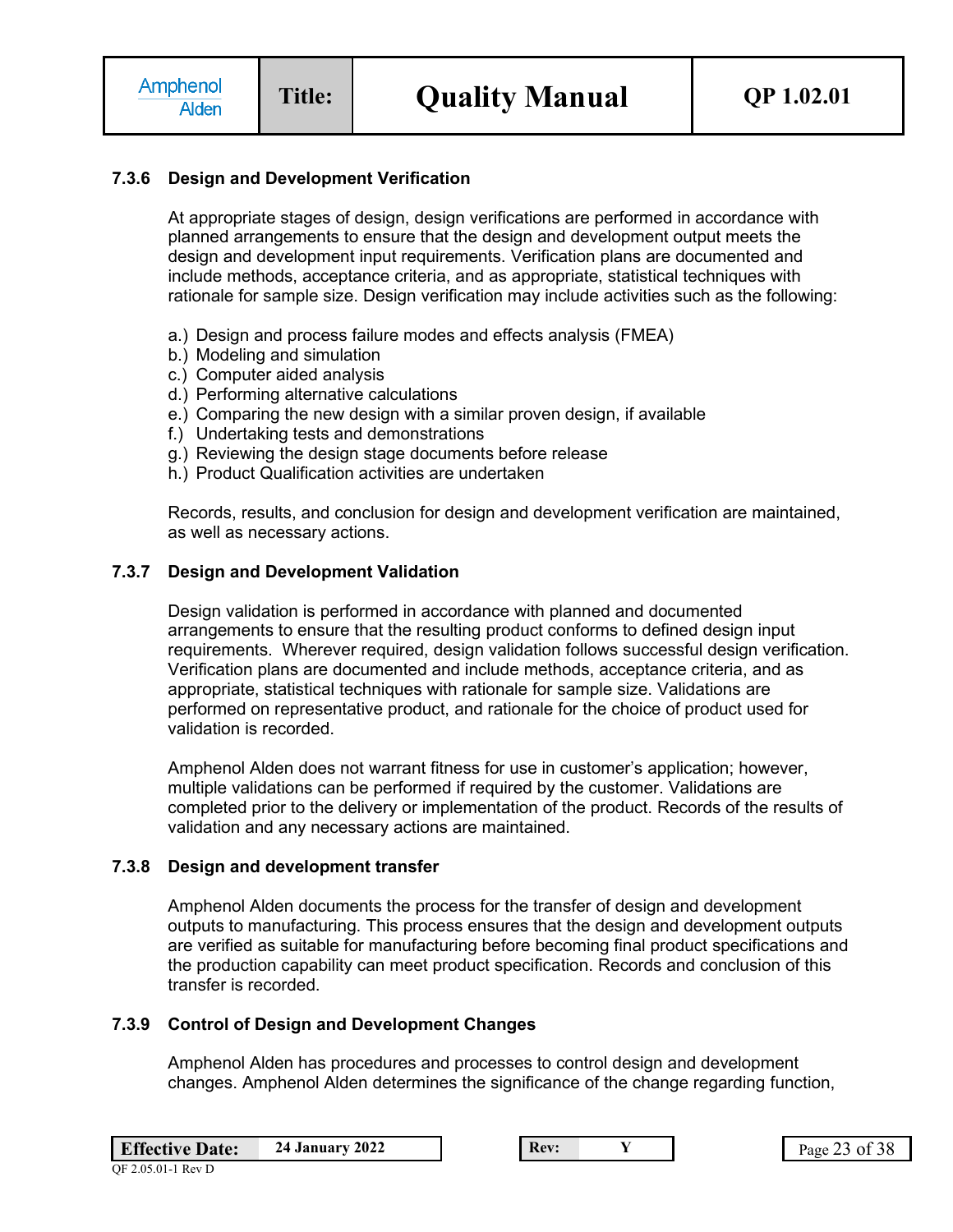performance, usability, safety and applicable regulatory requirements for the product and its intended use.

Design and development changes are identified, and records maintained. The changes are reviewed, verified, and validated, as appropriate, and approved before implementation. The review of design and development changes includes evaluation of the effect of the changes on constituent parts and product already delivered, as well as the inputs or outputs of the risk management and product realization process.

All Engineering changes and other certain changes that occur after a final design is released are reviewed and approved by authorized personnel before their implementation. Records of their changes, review and any necessary actions are records and maintained.

#### **7.3.10 Design and development files**

For each type or family of our products Amphenol Alden maintains a Device Master File that contains or references documents which demonstrate the conformity to the requirements for design and development and records for design and development changes.

#### **7.4 Purchasing**

#### **7.4.1 Purchasing Process**

Amphenol Alden has established and maintains documented procedures to ensure that purchased product (hardware, raw material, service, or a combination thereof) and outsourced processes (plating, color compounding, and PCB assembly), conform to specified purchase requirements. Reference Appendix A for applicable procedures

#### **Evaluation and selection of suppliers**

Amphenol Alden has established criteria for the evaluation, re-evaluation and selection of suppliers which are based on:

- a.) The supplier's ability to provide product that meets Amphenol Alden's requirements
- b.) The performance of the supplier
- c.) The effect of the purchased product on the quality of Amphenol Alden's product
- d.) The proportionate risk associated with Amphenol Alden's product
- e.) Supplier evaluation and monitoring is the joint responsibility of Purchasing and Quality **Assurance**

Amphenol Alden monitors and re-evaluates suppliers. Monitoring includes supplier performance in meeting the requirements for the purchased product, and the result of this monitoring provides input into the supplier re-evaluation process.

Amphenol Alden ensures that non-fulfillment of purchasing requirements are addressed with the supplier proportionate to the risk associated with the purchased product and in compliance with applicable regulatory requirements.

| <b>Effective Date:</b> | <b>24 January 2022</b> |
|------------------------|------------------------|
|------------------------|------------------------|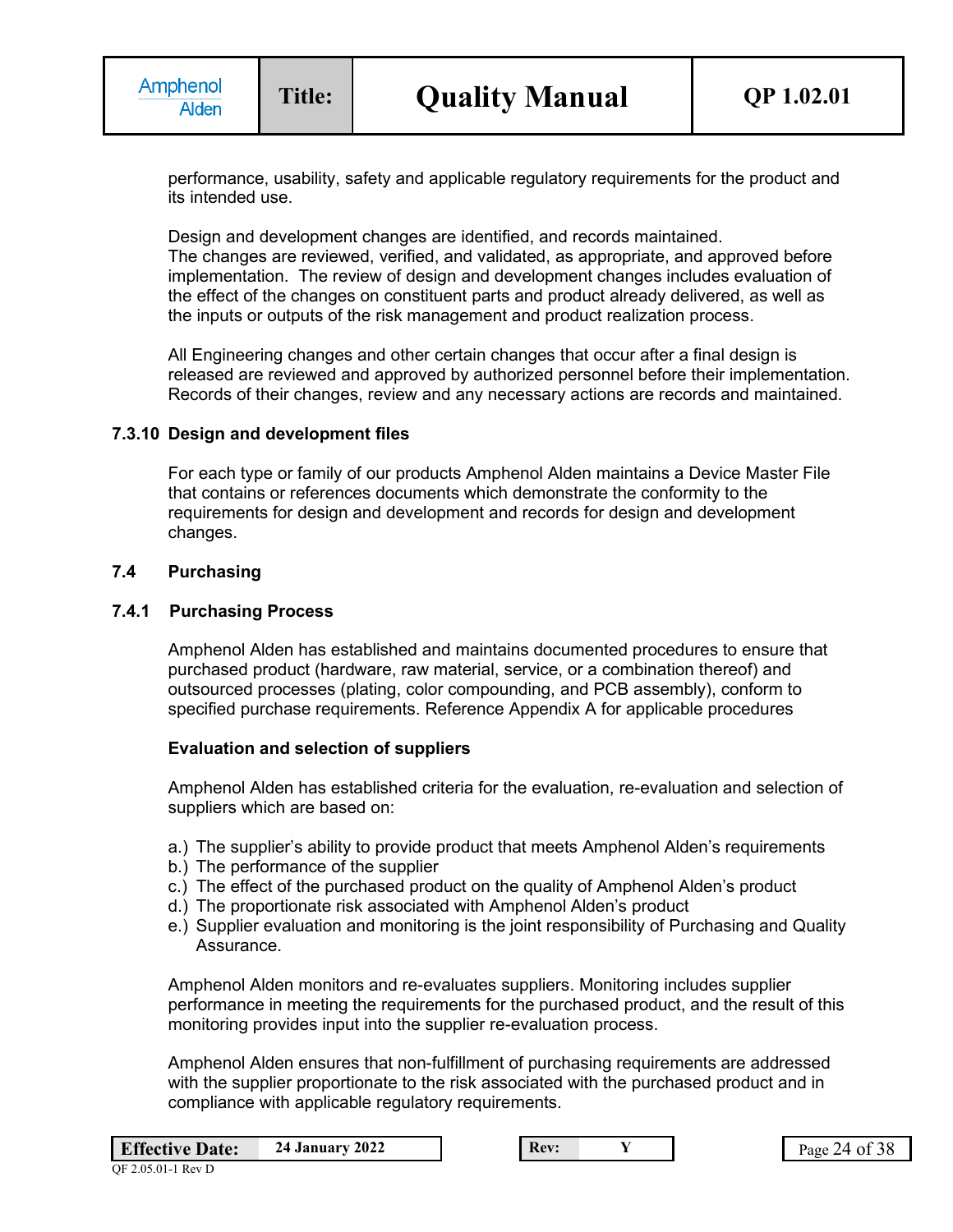Records of supplier evaluation, selection, and performance monitoring and re-evaluation of supplier capability or performance and necessary actions arising from these activities are maintained and recorded.

### **7.4.2 Purchasing Information**

Amphenol Alden purchasing documents contain data clearly describing or referencing the product or service ordered, including where applicable:

- a.) The part number, revision, description, type, class, grade, or other precise identification
- b.) Applicable issues of specifications, drawings, process requirements, inspection instructions and other relevant technical data, including requirements for approval or qualification of product, procedures, process equipment and personnel
- c.) The title numbers and issue of the quality system standard to be applied
- d.) Applicable special instructions and requirements

Amphenol Alden has purchasing information that includes, as applicable, a written agreement that the supplier notify Amphenol Alden of changes to the purchased product. Prior to the implementation of any changes that affects the ability of the purchased product to meet specified purchasing requirements.

Amphenol Alden reviews and approves purchasing documents for adequacy of the specified requirements prior to release.

To the extent required for traceability, Amphenol Alden maintains relevant purchasing information (i.e., documents and records).

### **7.4.3 Verification of Purchased Product**

Amphenol Alden establishes and implements the inspection or other activities necessary for ensuring that purchased product meets specified purchase requirements. Verification activities are done in accordance with risk management activities and are proportionate to the risks associated with the purchased product.

When Amphenol Alden becomes aware of changes to the purchased product, we determine whether the changes affect the product realization process or the medical device.

- a.) Verification at Subcontractor's Premises (Source Inspection) When source inspection is required, arrangements for verification and method of product release are included in the purchasing documentation.
- b.) Customer Verification of Subcontracted Product When specified in the contract, Amphenol Alden's customer may verify product conformance at Amphenol Alden and/or Amphenol Alden's suppliers. Such verification will not be used by Amphenol Alden as evidence of effective control of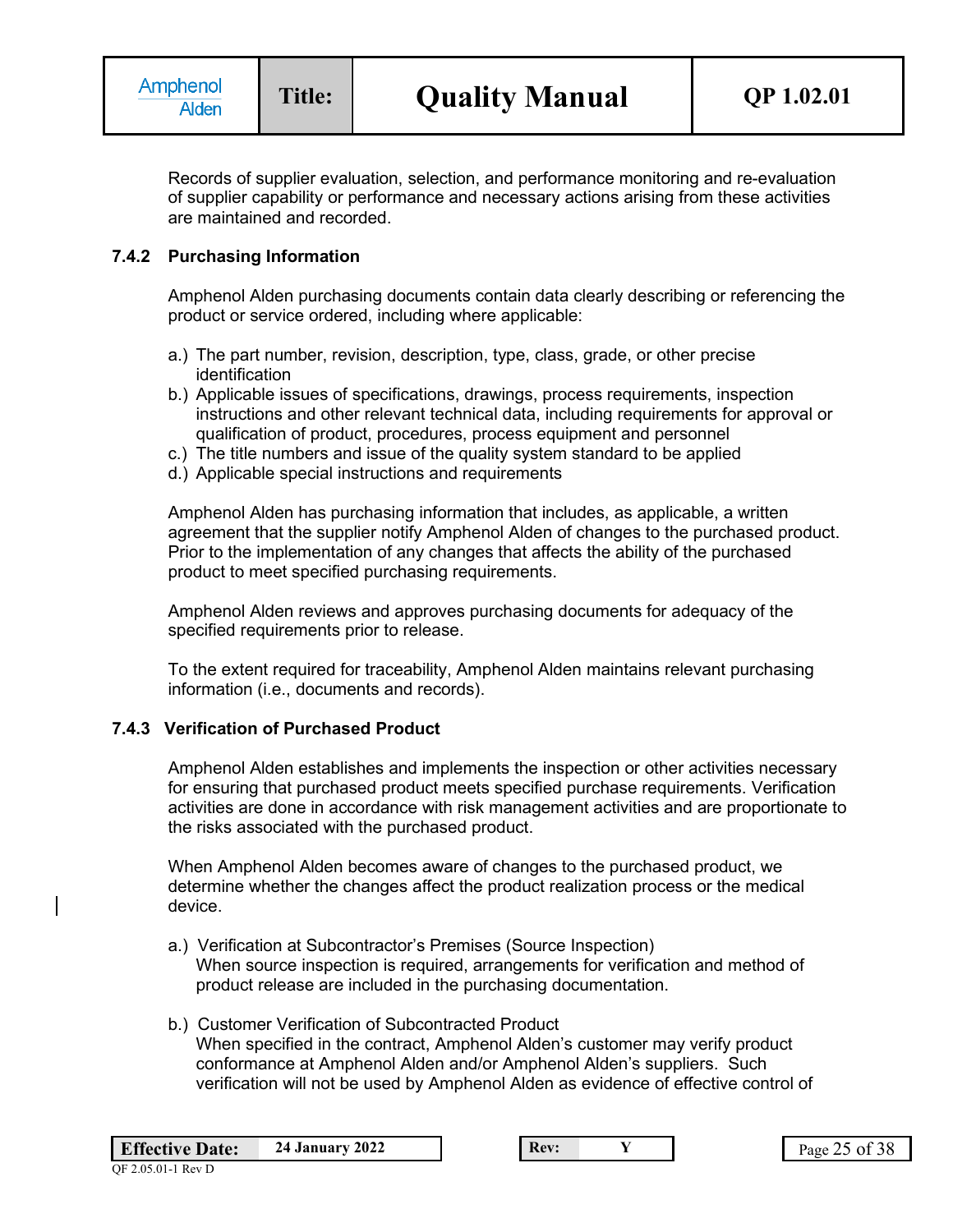quality by its suppliers nor absolve Amphenol Alden's responsibility to provide acceptable product or preclude subsequent rejection by the customer.

c.) Records of verification are maintained.

### **7.4.4 Control over Outsourced Processes**

Amphenol Alden exercises control over outsourced processes, all products received at Amphenol Alden from an outsourced process is subject to Inspection; all requirements must be met in order to release the product to the next stage of the product realization process,

Objective evidence to assure that all requirements are fulfilled is required to assure that all characteristics of the product comply with the applicable specifications (Certificates, Physical Samples, Product related data, etc.). Reference Appendix A for applicable procedures.

### **7.5 Production and Service Provision**

### **Process Control**

Amphenol Alden identifies and plans the production processes, which directly affect quality, and ensures that these processes are carried out under controlled conditions. Reference Appendix A for applicable procedure Production controls include the following:

- a.) Procedures defining the manner of production are specified in the shop order / instruction sheets and assembly drawings prepared by the engineering department
- b.) Availability and use of suitable production equipment and suitable work environment is carried out in accordance with engineering planned requirements as shown in the shop order
- c.) The availability and use of monitoring and measuring devices
- d.) Compliance with product specifications, reference standards / codes, quality plans and/or documented procedures are verified via first piece inspection, process control plans, and final inspection plans
- e.) Product characteristics are monitored, measured, and controlled, wherever deemed necessary, through the use of process control charts
- f.) Setup, monitoring, measuring and control of suitable process parameters accomplished through tools such as the Injection Molding Data Sheets (IMDS) and automated feedback process controls
- g.) Criteria for workmanship are stipulated in a clear and practical manner, through the use of Industry recognized standards such as IPC/WHMA-A620 Requirements and Acceptance for Cable and Wire Harness Assemblies
- h.) Suitable maintenance of equipment to ensure continuing process capability is carried out in accordance with procedure OP 2.09.01, Equipment Maintenance
- i.) The implementation of release and delivery activities
- j.) The implementation of defined operations for labeling and packaging
- k.) Appropriate qualification of infrastructure

| <b>Effective Date:</b> | <b>24 January 2022</b> |
|------------------------|------------------------|
|                        |                        |

**Rev: Y Page 26 of 38**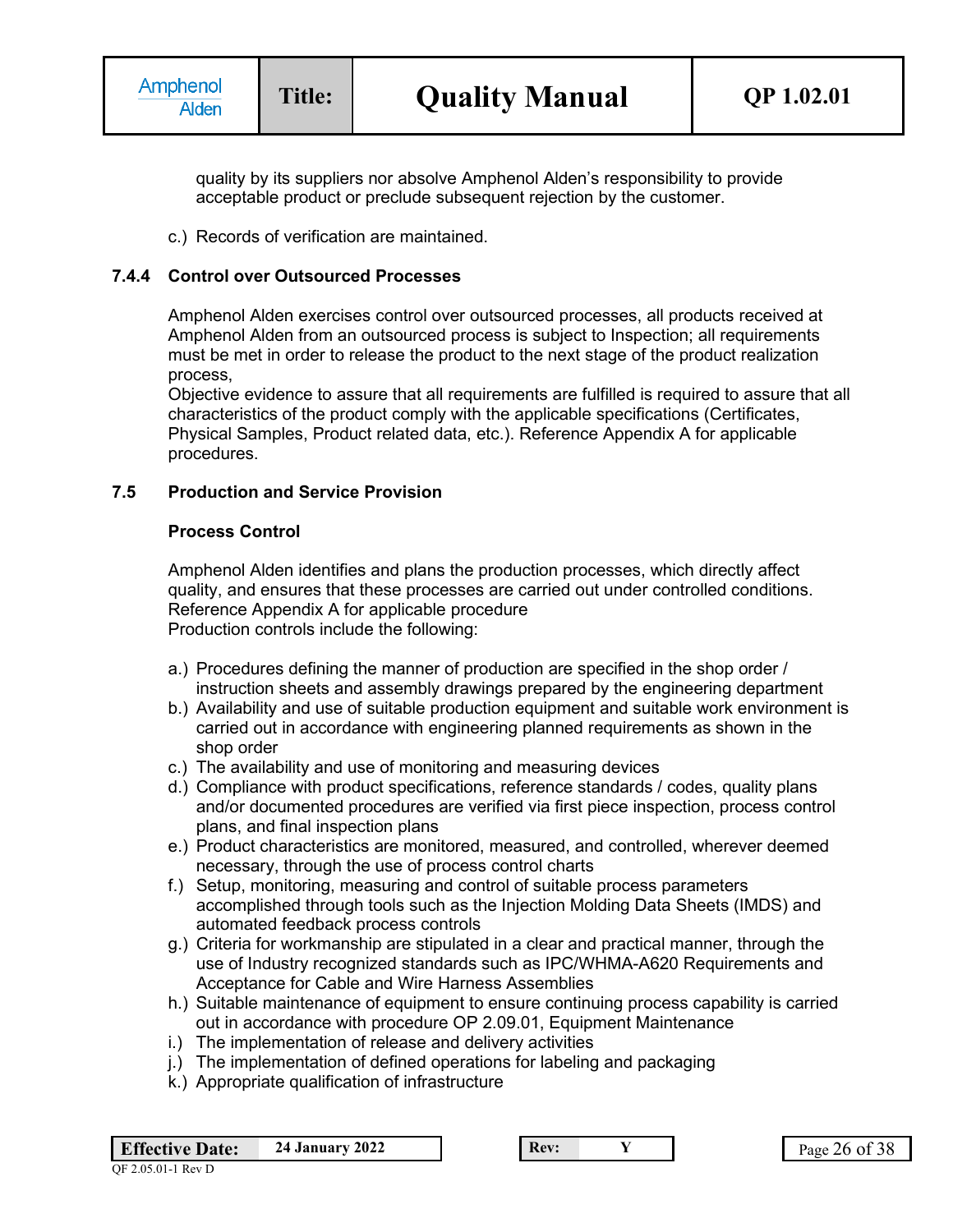Records are maintained for qualified processes, equipment, and personnel, as appropriate.

### **7.5.1 Control of Production and Service Provision**

Quality Planning (Product Related)

Amphenol Alden's management team ensures that the planning for product realization is carried out in order to meet all customer requirements and achieve established quality objectives.

Amphenol Alden has defined and documented how the requirements for quality are met. Quality planning is accomplished through a series of activities such as, drawing reviews, product qualification analysis, design phase reviews, inspection, and production planning. The output from these activities results in quality plans that include accepted product drawings, process control plans, and inspection plans.

This procedure provides for consideration to be given to the following activities, as appropriate, in meeting the specified requirements for products, projects or contracts:

- a.) The preparation of quality plans
- b.) The identification and acquisition of any controls, processes, measuring equipment (including inspection and test equipment), fixtures, resources, and skills that maybe needed to achieve the required quality
- c.) Ensuring the compatibility of the design, the production process, inspection and test procedures and the applicable documentation
- d.) The updating, as necessary, of quality control, inspection and testing techniques, including the development of new instrumentation
- e.) The identification of any measurement requirement involving capability that exceeds the known state of the art, in sufficient time for the needed capability to be developed
- f.) The identification of suitable verification at appropriate stages in the realization of product
- g.) The clarification of standards of acceptability for all features and requirements, including those which contain a subjective element
- h.) The identification and preparation of quality records
- i.) Implementation of product release, delivery, and post-delivery activities (as applicable)

Quality plans may be in the form of a reference to the appropriate documented procedures that form an integral part of this quality system.

#### **7.5.2 Cleanliness of Product**

Amphenol Alden ensures and documents the requirements for cleanliness and contamination control of product as required by customer requirements.

### **7.5.3 Installation Activities (Exclusion)**

#### **7.5.4 Servicing Activities (Exclusion)**

**Effective Date:** 24 January 2022 **Rev: Rev: Y Rev: Page 27 of 38**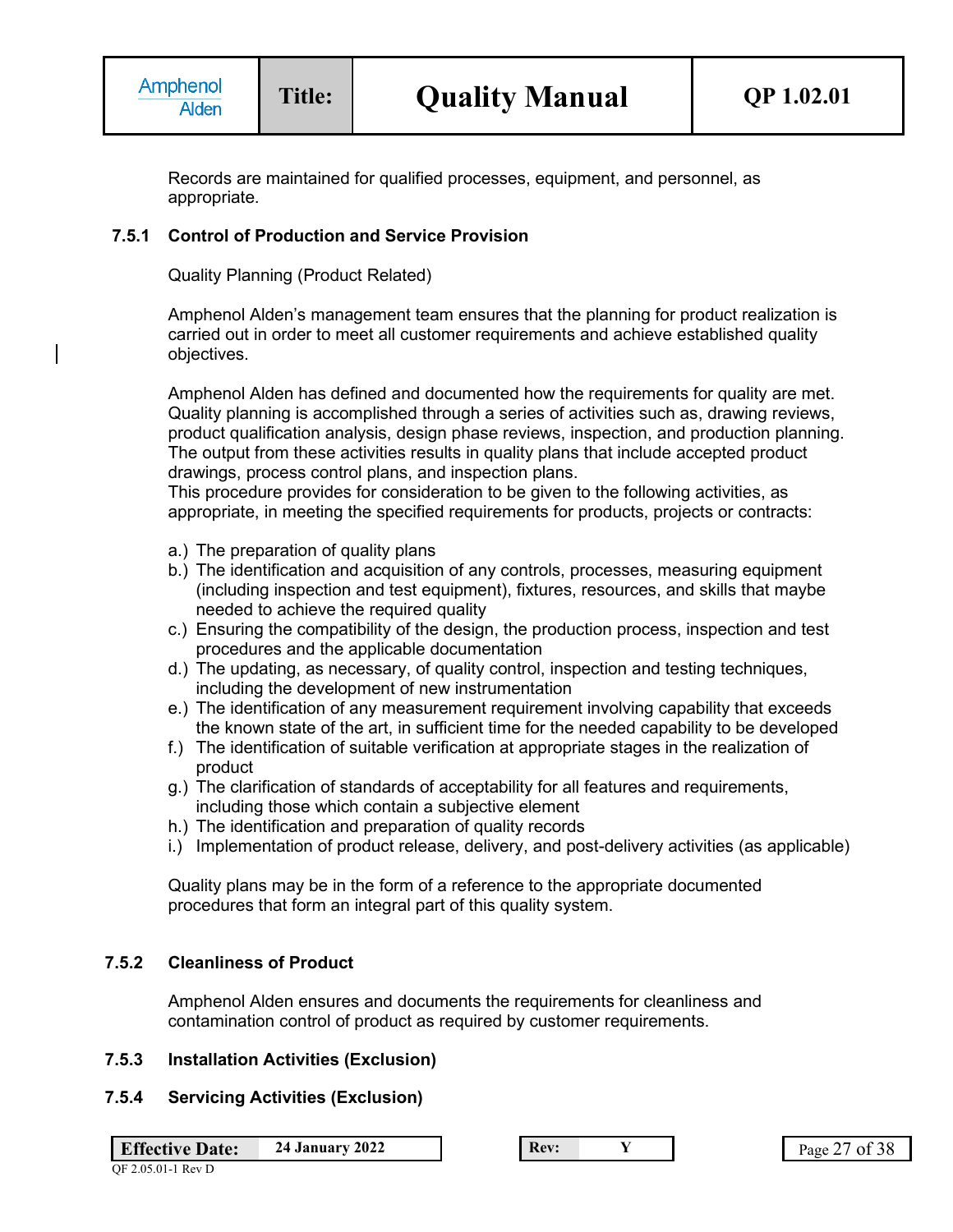### **7.5.5 Particular Requirements for Sterile Medical Devices (Exclusion)**

### **7.5.6 Validation of Processes for Production and Service Provision**

Amphenol Alden validates any processes and software for production and service provision where the resulting output cannot be verified by subsequent monitoring or measurement and consequently, deficiencies become apparent only after the product is in use or the service has been delivered. Validation demonstrates the ability of these processes to achieve planned results.

Amphenol Alden establishes arrangements for these processes including, as applicable:

- a.) defined criteria for review and approval of the processes
- b.) approval of equipment and qualification of personnel
- c.) use of specific methods and procedures and acceptance criteria
- d.) statistical techniques with rationale for sample size as appropriate
- a.) requirements for records
- b.) revalidation, including criteria for revalidation
- c.) approval of changes to the processes

Approval of processes and equipment, when appropriate, are carried out through process / equipment validation**.**

Amphenol Alden takes a risk-based approach to validation and revalidation. The activities associated with such activities are proportionate to the risks associated with the software and product, as well as the ability of the product to conform to specifications.

#### **7.5.7 Particular Requirements for Validation of Processes for Sterilization and Sterile Barrier Systems (Exclusion)**

#### **7.5.8 Identification**

#### **Identification**

Amphenol Alden has established and maintains documented procedures that provide information for product identification throughout product realization processes.

Purchased and in-house manufactured materials and parts are identified with Amphenol Alden and/or customer's part number as assigned by the engineering department. The part number provides for correlation between product specifications and manufacturing/quality records. Reference Appendix A for applicable procedures

Environmental requirements such as REACH and RoHS are identified for material and product when necessary. If required by customer or applicable regulatory requirements a documented system to assign unique device identification (UDI) to the medical device.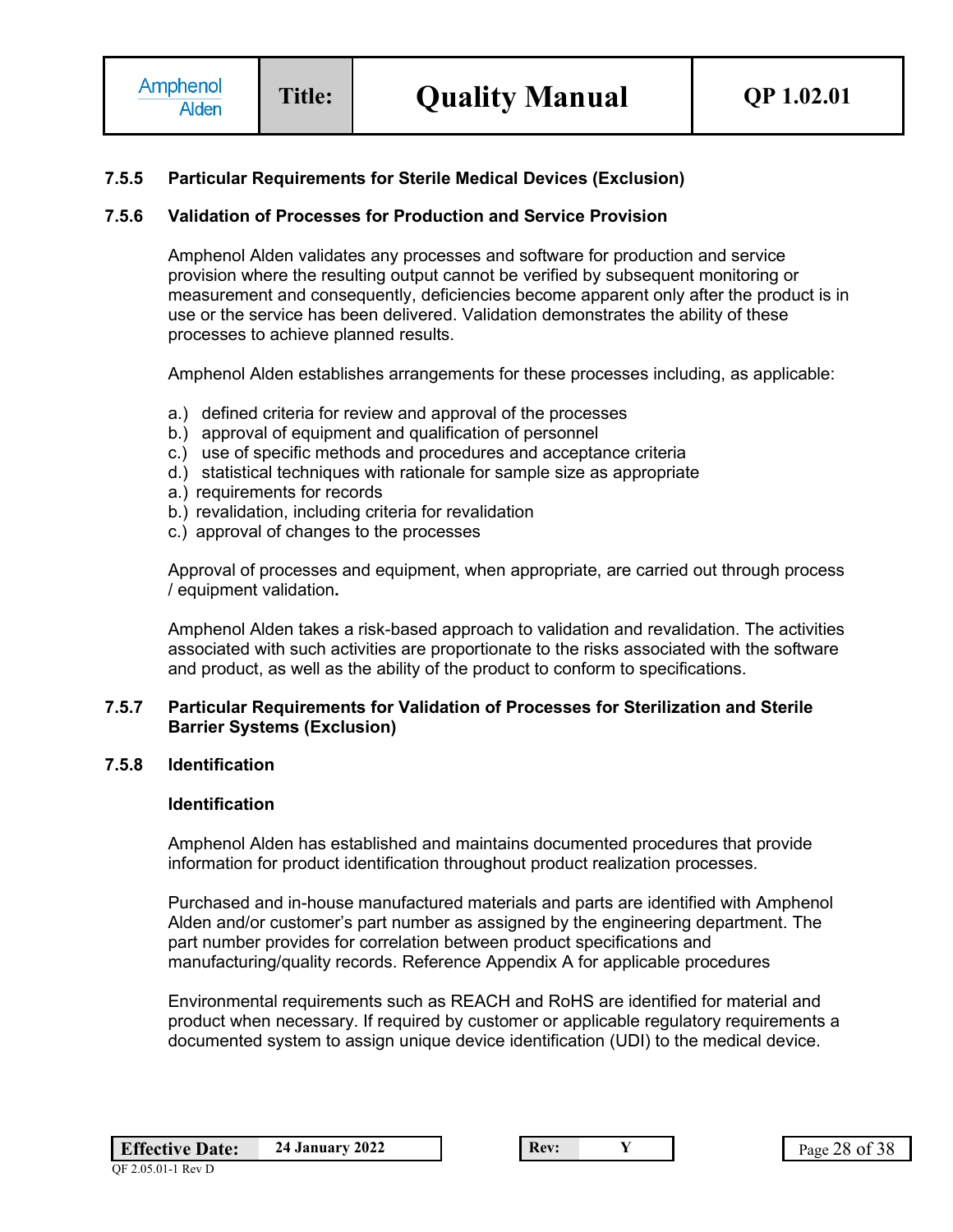### **Status Identification**

Product is identified throughout product realization and subsequent storage to ensure that only product that has passed the required inspections and testing is dispatched. Amphenol Alden uses identification tags such as accepted tags, rejected tags, rework tags, travelers, and quality stamps to identify product status.

### **7.5.9 Traceability**

#### **7.5.9.1 General**

Traceability is maintained to shop orders throughout the manufacturing process. For any additional requirements specified by customers, Amphenol Alden has established and maintains procedures that provide for unique identification of individual product or batches.

Instructions for product traceability, including records to be maintained, are set forth in procedure QP 2.08.01 Product Identification and Traceability.

### **7.5.9.2 Particular Requirements for Implantable Medical Devices General (Exclusion)**

## **7.5.10 Customer Property**

Amphenol Alden has established and maintains documented procedures for the control, handling, verification, marking storage disposition and maintenance of customer supplied product including property provided for incorporation into product or for related activities. Product/property that is lost, damaged or otherwise unsuitable for use is recorded and reported to the customer.

When specified in the contract, special handling instructions from customers will take precedent over the company's standard procedures.

# **7.5.11 Preservation of Product**

Amphenol Alden has established and maintains documented procedures as applicable for handling, storage, packaging, preservation, and delivery, to preserve the product during internal processing and delivery to the intended destination to maintain conformity to the requirements. Reference Appendix A for applicable procedures

Amphenol Alden protects product from alteration, contamination and damaged when exposed to expected conditions and hazards during processing, storage, and handling. Methods include, but are not limited to, designing, and constructing suitable packaging and shipping containers, and documenting requirements for special conditions if packaging alone cannot provide preservation. Products are evaluated on a case-by-case

| <b>Effective Date:</b> | 24 January |
|------------------------|------------|
|                        |            |

**Example 2022 Rev: Y Page 29 of 38**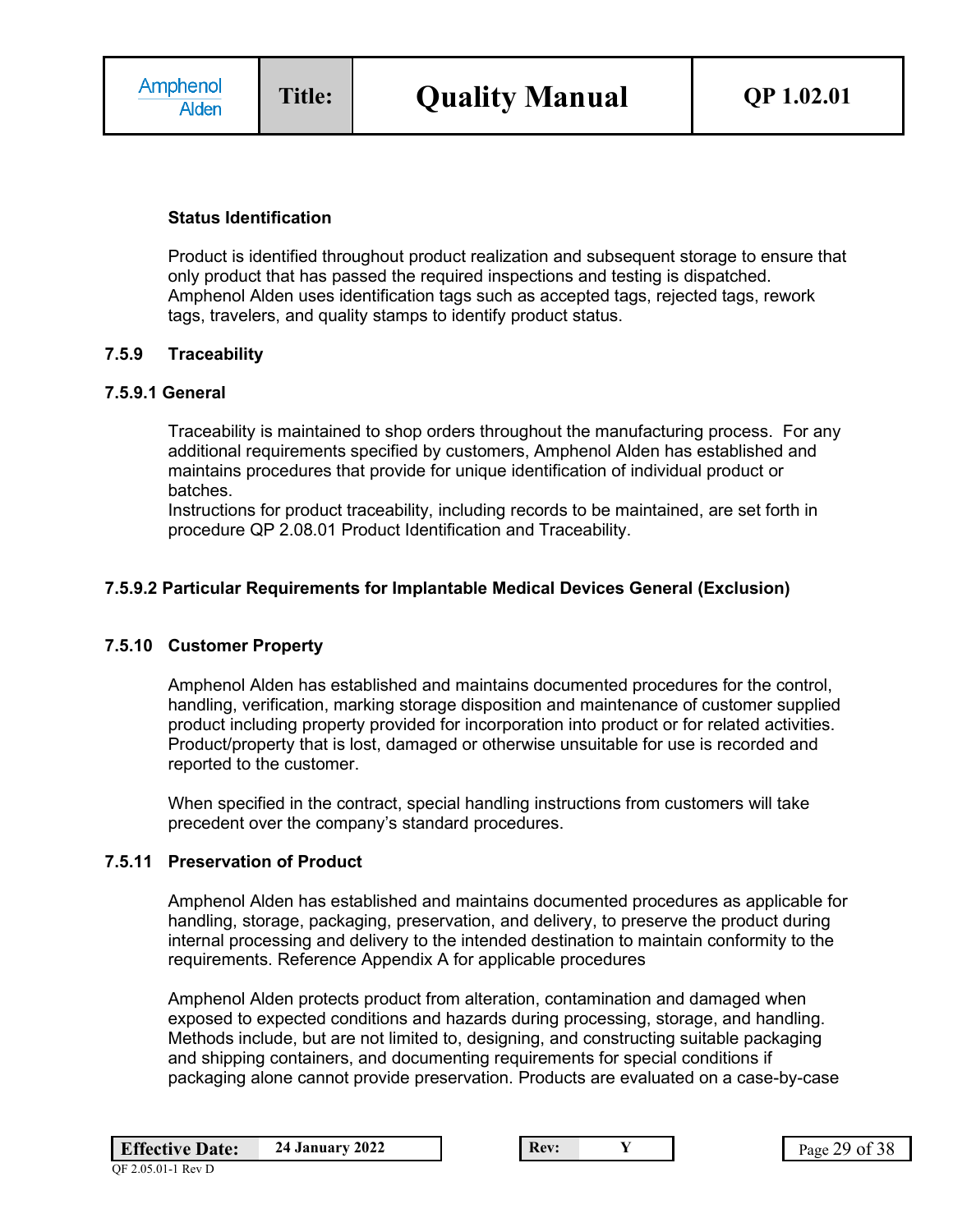basis throughout the product realization process to ensure that preservation is maintained. Special conditions, if necessary, are controlled and recorded.

### **Handling**

Methods for proper handling of product that prevent damage and deterioration including shelf-life practices are documented.

#### **Storage**

The stock room and point of use storage areas are used to store product in a manner that prevents damage or deterioration of product pending use or delivery. Storage areas, and appropriate methods for authorizing receipt to and dispatch from such areas, are documented. The condition of the product is assessed at appropriate intervals in order to detect deterioration.

#### **Packaging**

Packaging and marking processes, including materials used, are controlled to the extent necessary to ensure conformance to specified requirements.

#### **Preservation**

Appropriate methods for preservation and segregation of product are applied as necessary are documented.

### **Delivery**

Amphenol Alden uses high quality packaging materials and well-established packaging methods to ensure the protection of the quality of product after final inspection and test. Where contractually specified, this protection is extended to include delivery to destination.

Amphenol Alden controls product with a limited shelf-life. Any shelf-life requirements for materials and / or products are identified on the controlling specifications.

Reference Appendix A for applicable procedures

#### **7.6 Control of Monitoring and Measuring Equipment**

#### **General**

QF 2.05.01-1 Rev D

Amphenol Alden has established and maintains documented procedures to control, calibrate and maintain inspection, measuring and test equipment (including test software) used to demonstrate the conformance of product to the specified requirements. Calibration methods will be traceable to NIST (US), or international equivalent (Mexico & China), in the absence of which, the basis for calibration will be documented. Inspection,

**Rev: 24 Page 30 of 38**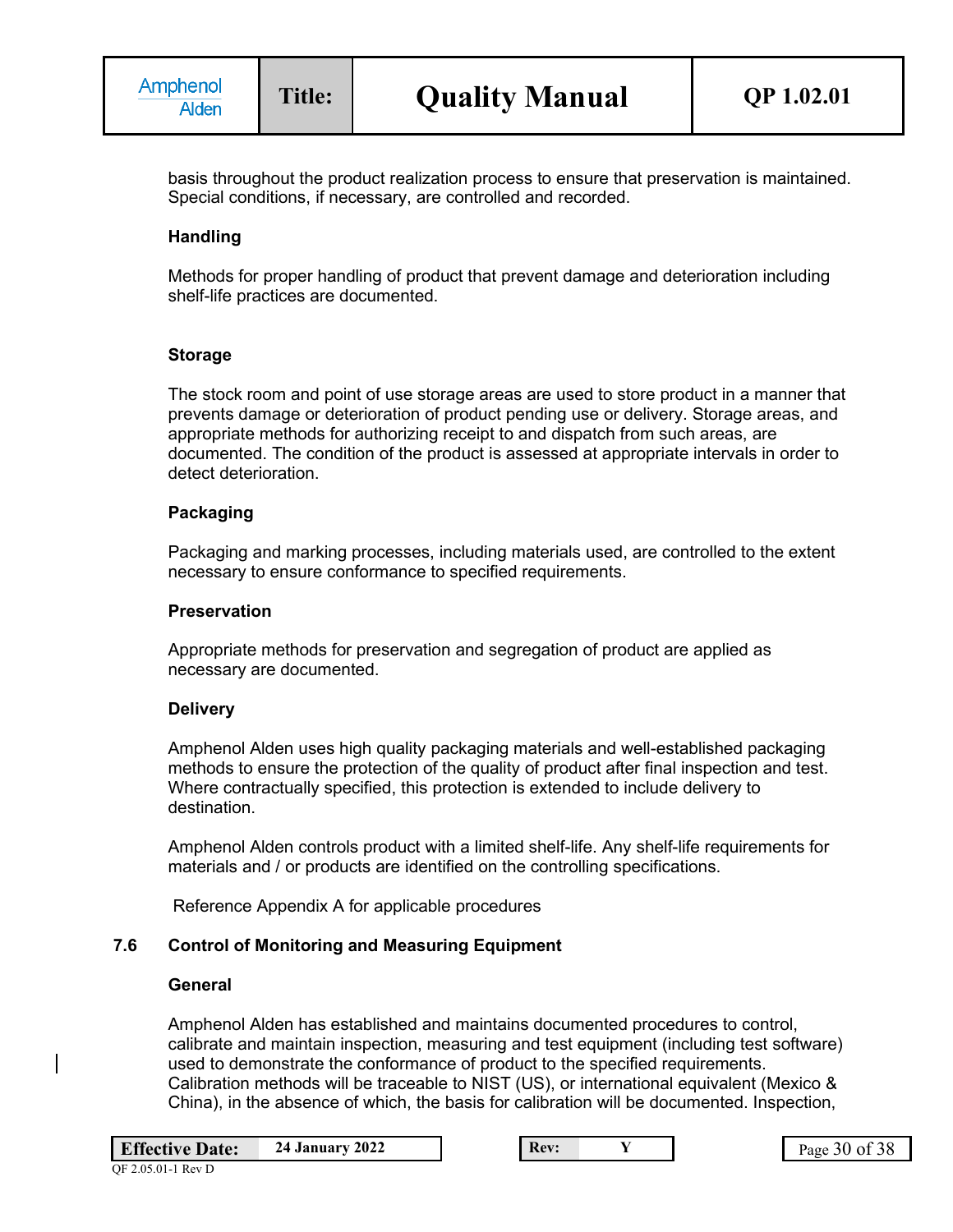measuring, and test equipment is used in a manner that ensures that the measurement uncertainty is known and is consistent with the required measurement capability.

Amphenol Alden ensures that measuring equipment is:

- a.) Calibrated or verified, or both, at specified intervals or prior to use traceable to NIST (US), or international equivalent (Mexico & China).
- b.) Adjusted or re-adjusted as necessary. Adjustments or re-adjustments are recorded.
- c.) Identified with its calibration status
- d.) Safeguarded from adjustments that would invalidate the measurement results
- e.) Protected against damage and deterioration during handling, maintenance, and storage.

Where test software or comparative references such as test hardware are used as suitable forms of inspection, they are checked to prove that they are capable of verifying the acceptability of product, prior to release for use during production, and will be rechecked at prescribed intervals. The extent and frequency of such checks are established, and records are maintained.

In the event that equipment is found not to conform to requirements, Amphenol Alden performs an assessment and records the validity of previous measurements.

Where the availability of technical data pertaining to the inspection, measuring and test equipment is a specified requirement, such data is made available, when required by the customer or customer's representative, for verification that the inspection, measuring and test equipment or device is functionally adequate.

Amphenol Alden may use computer software to aid in the monitoring and measuring of requirements. In the event that computer software is used, Amphenol Alden will validate such software prior to use. Amphenol Alden takes a risk-based approach to validation and revalidation. The activities associated with such activities are proportionate to the risks associated with the software and product, as well as the ability of the product to conform to specifications.

Details of the calibration process and associated records are established. Reference Appendix A for applicable procedures

#### **8. Measurement, Analysis, and Improvement**

#### **0.1 General**

Amphenol Alden employs suitable methods for monitoring and measurement of the QMS processes, in order to demonstrate the ability of the process to achieve planned results. These monitoring and measurement techniques are required to:

- a.) demonstrate conformity to product requirements
- b.) ensure conformity and maintain effectiveness to the QMS as required by ISO 13485:2016 and 21CFR Part 820
- c.) ensure a high degree of customer satisfaction

| <b>Effective Date:</b> | <b>24 January 2022</b> |
|------------------------|------------------------|
|                        |                        |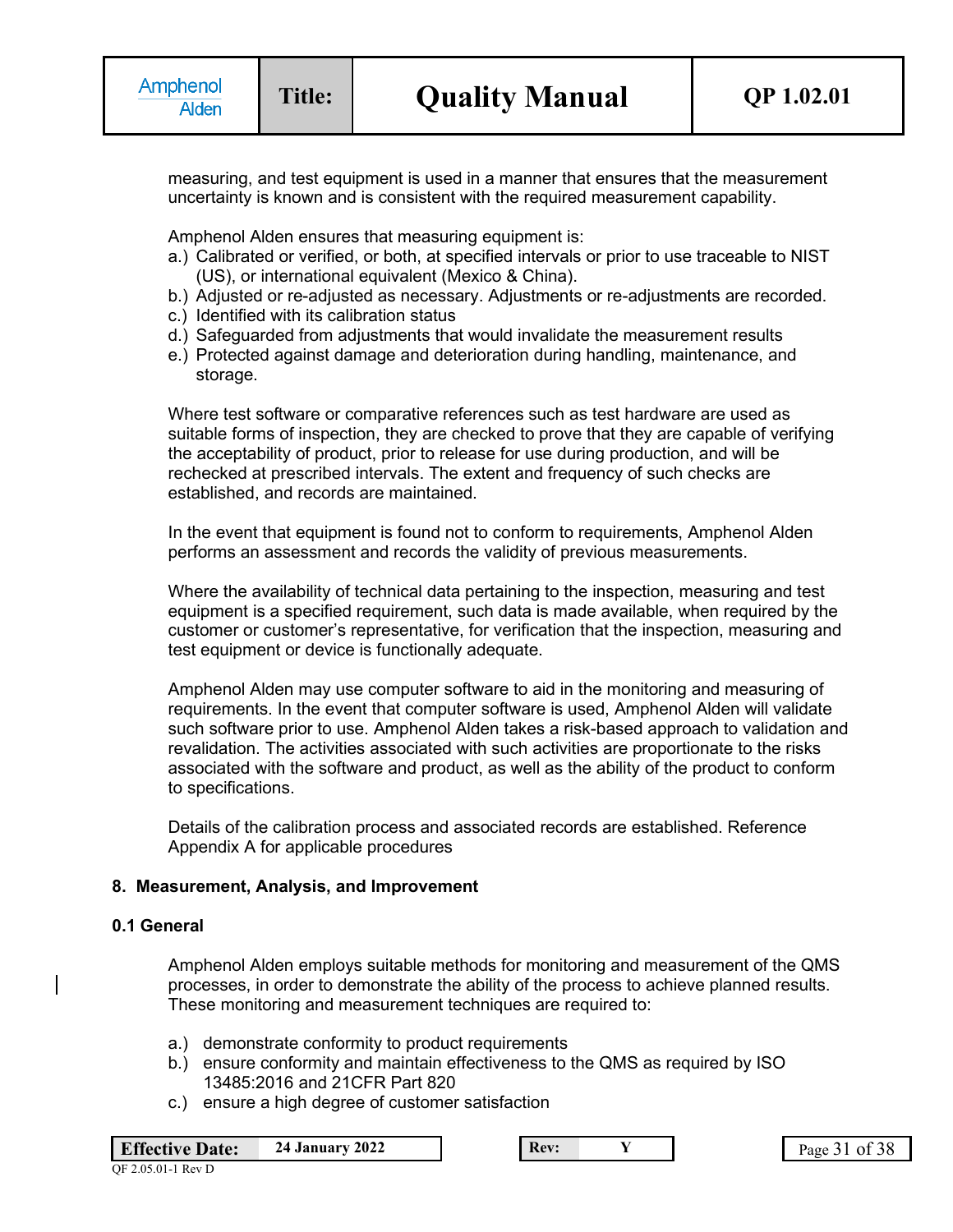d.) Reference Appendix A for applicable procedures.

### **0.2 Monitoring and Measurement**

#### **8.2.1 Feedback**

As one of the measurements of the performance of the quality management system, Amphenol Alden monitors information relating to customer perception, from production to post-production activities, as to whether the organization has met customer requirements and obtains customer satisfaction feedback to insure, they are satisfied with the service and products supplied by Amphenol Alden.

The methods and feedback system for obtaining and using this information are established to provide early warning of quality problems and for input into risk management for monitoring and measuring product requirements, corrective and preventive actions processes, the product realization process and improvement processes. Reference Appendix A for applicable procedures

#### **8.2.2 Complaint Handling**

Amphenol Alden has procedures for timely complaint handling which include requirements and responsibilities for:

- a.) Receiving and recording information
- b.) Evaluating information to determine if the feedback constitutes a complaint
- c.) Investigating complaints
- d.) Determining the need to report the information to the appropriate customers
- e.) Handling of complaint related product
- f.) Determining the need to initiate corrections or corrective actions

Amphenol Alden reviews all complaints and performs an investigation is needed. Amphenol Alden will justify if a complaint is not documented and will document any corrective or preventive action.

Any complaints that are determined to be caused from activities outside the organization, relevant information will be shared with the external party involved. Reference Appendix A for applicable procedures

### **8.2.3 Reporting to Regulatory Authorities**

Amphenol Alden has established and maintains the documented procedures to define requirements for reporting to regulatory authorities about the adverse events or the issuance of an advisory notice. Records of these activities are maintained.

#### **8.2.4 Internal Quality Audits**

**Effective Date:** 24 January 2022 **Rev: Rev: Y Rev: Page 32 of 38**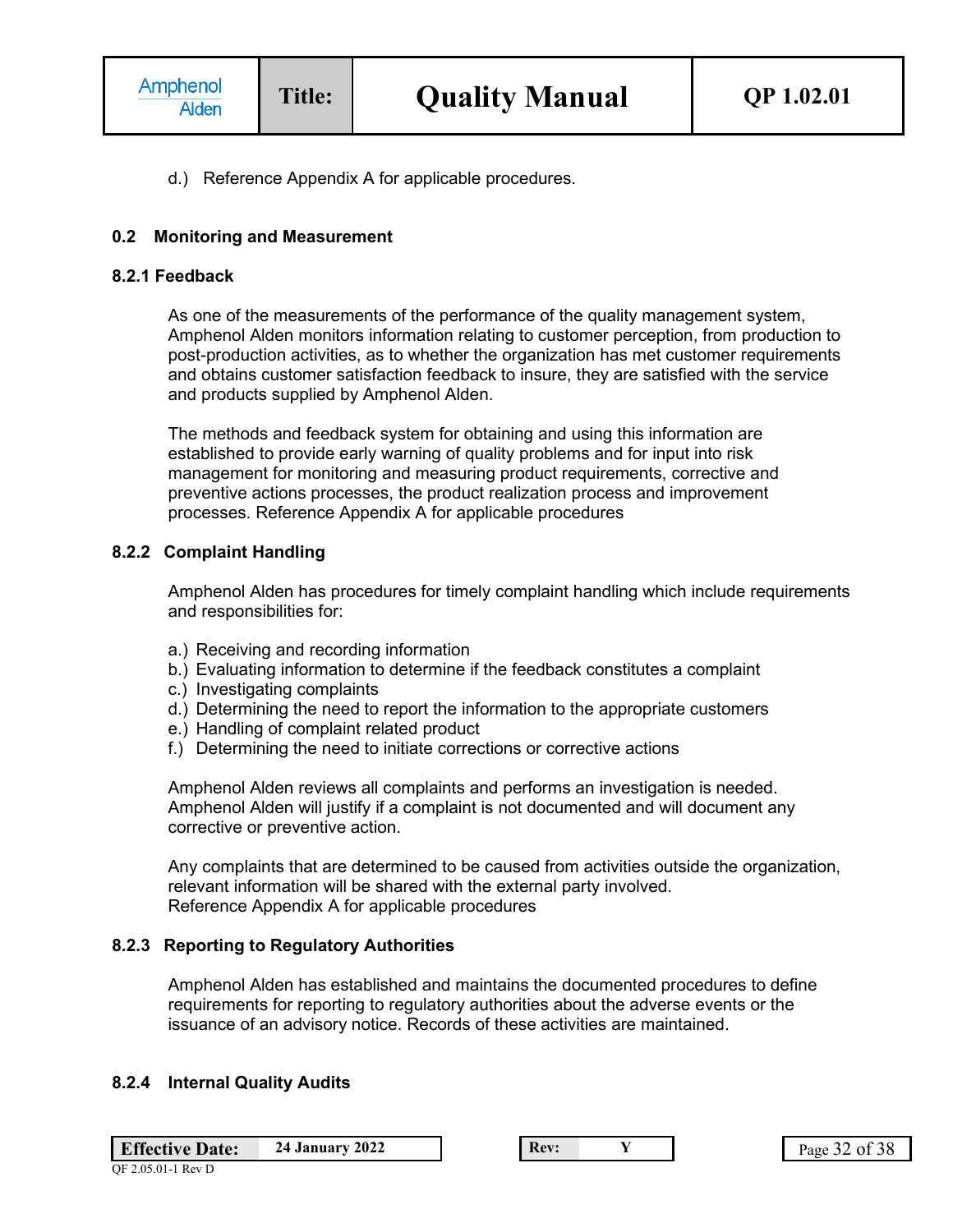Amphenol Alden applies suitable methods for monitoring and measuring QMS processes. Internal quality audits are conducted at planned intervals and in accordance with the annual audit schedule to determine the effectiveness of Amphenol Alden's quality system and verify compliance to established quality plans. Detailed information defining responsibilities and requirements for planning and conducting internal audits, establishing records, and reporting results are documented.

Internal quality audits are scheduled on the basis of the status and importance of the activity to be audited as well as the results of previous audits. The audit criteria, scope, frequency, and methods shall be defined and is carried out by personnel independent of those having direct responsibility for the activity being audited.

The results of the audit are recorded and brought to the attention of the personnel having responsibility for the area being audited. The management personnel responsible for the audited area will ensure that any necessary correction and corrective actions are taken without delay to eliminate detected non-conformities and their causes.

Follow-up audit activities will verify and record the implementation and effectiveness of the corrective action taken.

The results of internal quality audits form an integral part of the input to management review activities.

#### **8.2.5 Monitoring and Measurement of Processes**

Amphenol Alden applies suitable methods for monitoring and measurement of its QMS processes to verify that the processes have achieved the planned results or to identify the need for corrective actions as appropriate. Objectives being monitored and measured include:

- a.) External PPM
- b.) Scrap
- c.) Sales
- d.) On time delivery
- e.) Continuous Improvement

These objectives and goals serve as the link to the core processes of our company and the performance is monitored by the organization.

#### **8.2.6 Monitoring and Measurement of Product**

Amphenol Alden has established and maintains documented procedures for inspection and testing activities in order to verify that the specified requirements for the product are met. The required inspection and testing, and the records to be established, are documented in the quality plan or documented procedures. Reference Appendix A for applicable procedures

#### **Inspection and Test Status**

| <b>Effective Date:</b> | <b>24 January 2022</b> |
|------------------------|------------------------|
|                        |                        |

**Rev: 24 Page 33 of 38**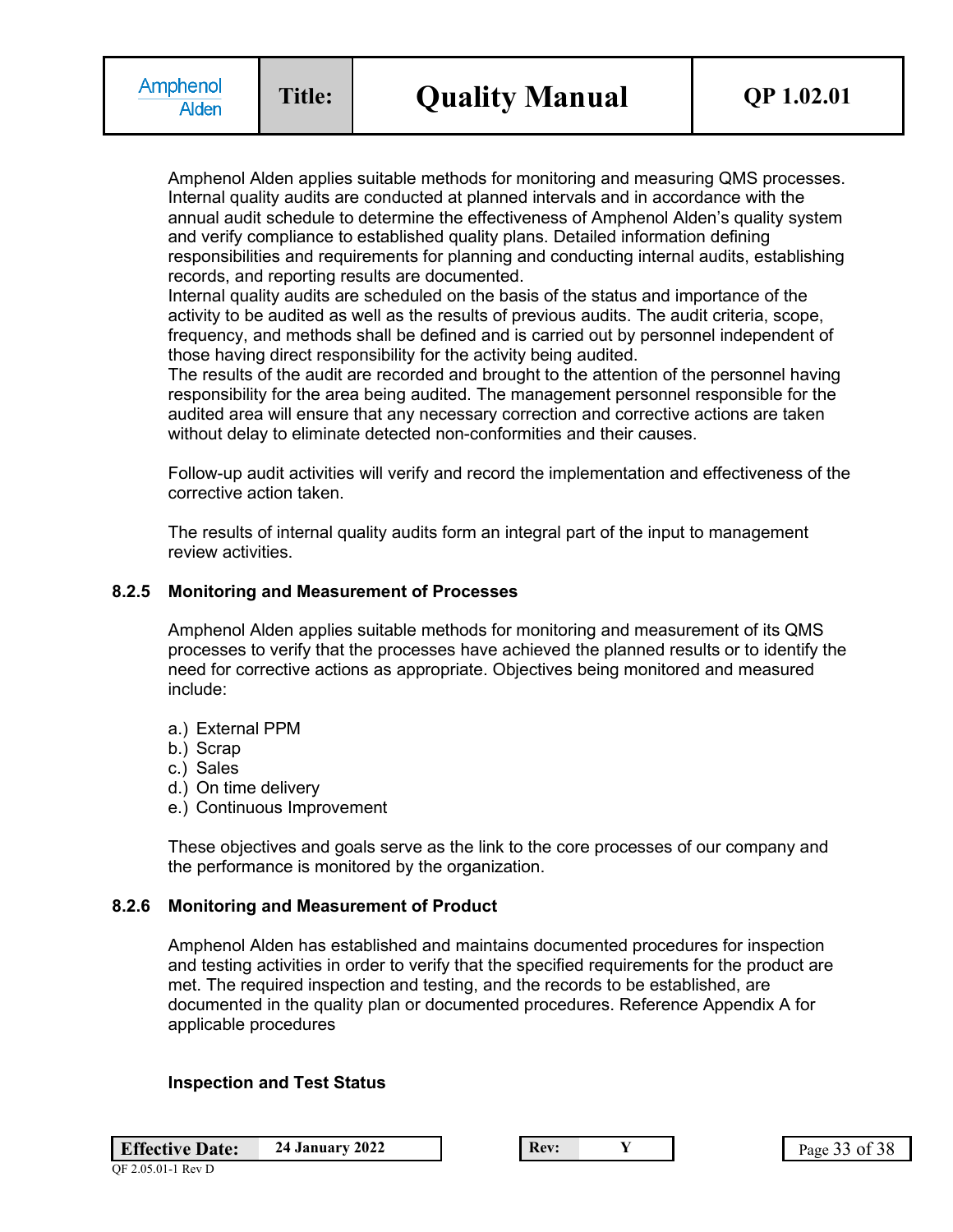Amphenol Alden has documented procedures that ensure inspection and test status of product is identified by suitable means that indicate the conformance or non-conformance of product with regard to inspection and tests performed. The identification of inspection and test status is maintained as defined in the quality plan, and/or documented procedures throughout production to ensure that only product that has passed the required inspection and test [or released under an authorized concession] is dispatched or used.

### **Receiving Inspection and Testing**

- a.) Amphenol Alden ensures that incoming product is not used or processed until it has been inspected or otherwise verified as conforming to specified requirements. Inspection plans are created for all part numbers. Verification of conformance is performed in accordance with inspection plan requirements and documented procedures, and test equipment used to perform measurement activities is identified. Non-conforming product is segregated, properly identified, and prevented from use in production.
- b.) Amphenol Alden determines the amount and nature of receiving inspection by considering the amount of control exercised at the supplier's premises and recorded evidence of conformance provided. Considering that quality cannot be inspected into the product, Amphenol Alden's strategy is to increase the level of process control at the supplier, thus minimizing the level of inspection required in house.

## **In-process Inspection and Testing**

- c.) In-process inspection and test of product is performed as required by the quality plan. Documented procedures provide guidelines for both first piece and in-process inspection. Test equipment used to perform measurement activities is identified.
- d.) In-process inspection procedure provides guidelines for holding product until the required tests have been completed.

## **Final Inspection and Testing**

- e.) Final inspection and test are carried out in accordance with the documented procedures and applicable inspection plan to complete the evidence of conformance of the finished product to the specified requirements.
- f.) Both the inspection plan and the final inspection procedure require that all specified inspection and tests, including those specified either on receipt of product or inprocess, have been carried out and that the results meet specified requirements. Test equipment used to perform measurement activities is identified.
- g.) No product is dispatched until all the activities specified in the inspection plan and/or the documented procedures have been satisfactorily completed and the associated documentation is available and authorized. A signed or stamped "Inspected" or "passed" tags by the Final Inspector is placed in each accepted lot and along with

| <b>Effective Date:</b> | <b>24 January 2022</b> |
|------------------------|------------------------|
| QF 2.05.01-1 Rev D     |                        |

**Rev: 2 Page 34 of 38**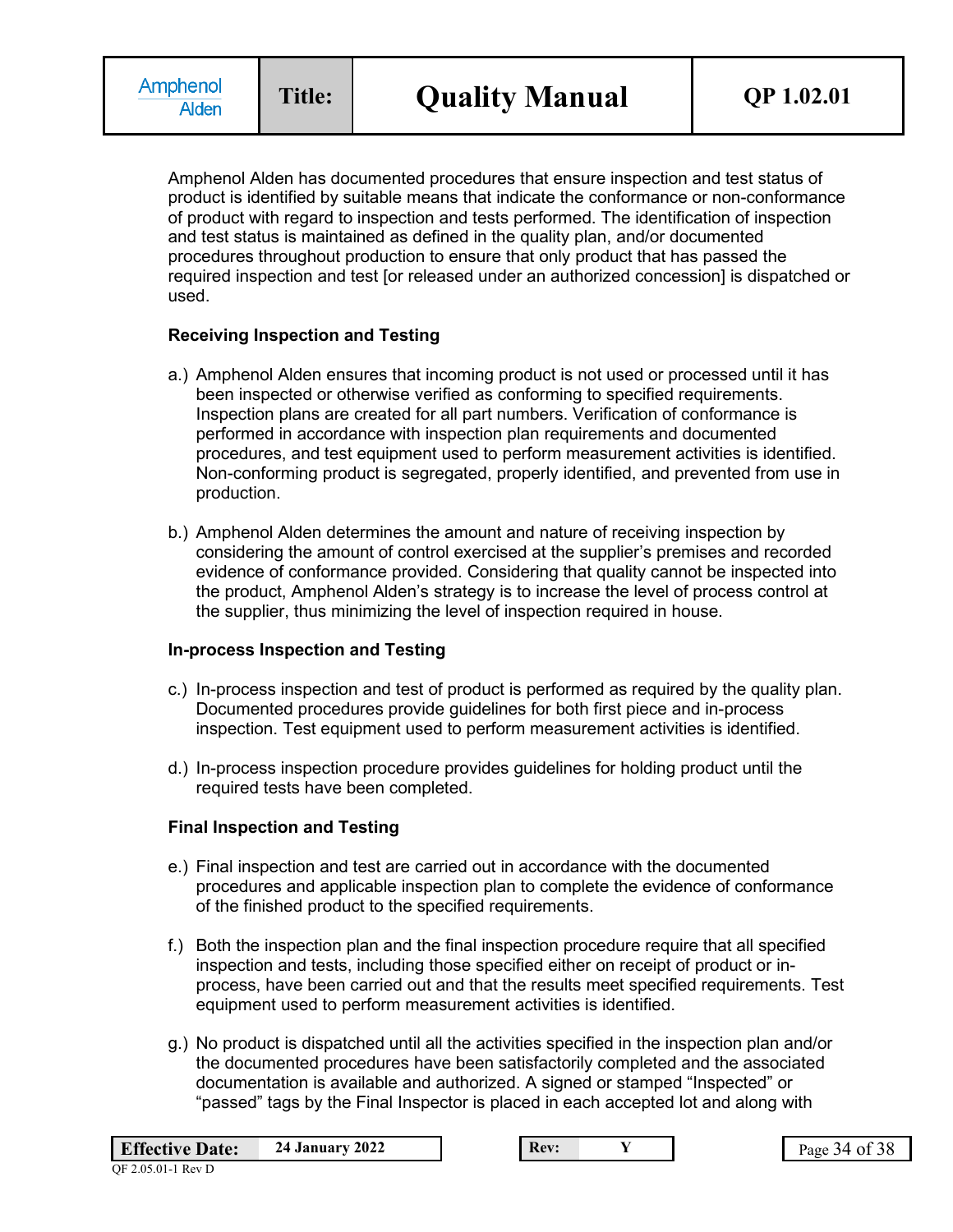other inspection logs, serve as evidence that all inspection plan and procedure requirements have been satisfied.

### **Inspection and Test Records**

Amphenol Alden has established and maintains records, which provide evidence that the product has been inspected and/or tested, these records show clearly whether the product has passed or failed, the inspections and/or tests according to defined acceptance criteria and identify the inspection authority responsible for the release of product and test equipment used to perform measurement activities is identified. Records for product that fails to pass any inspection and or test is documented.

### **8.3 Control of Non-Conforming Product**

#### **8.3.1 General**

Amphenol Alden has established and maintains documented procedures to ensure that product that does not conform to specified requirements is prevented from unintended use. This control provides for identification, documentation, evaluation, segregation (when practical), disposition of non-conforming product, and for notification to the functions concerned. When evaluating the non-conformity, an evaluation shall be made in regard to the need for an investigation and notification of any external party responsible for the nonconformity. Notification of external parties shall be documented.

Records regarding the nature of the nonconformities both detected before and after delivery and any subsequent action taken, including the evaluation, any investigation and rationale for decisions shall be maintained.

#### **8.3.2 Actions in response to non-conforming product detected before delivery**

#### **Review and Disposition of Non-Conforming Product**

The responsibility and authority for review and disposition of non-conforming product is documented. Non-conforming product is reviewed in accordance with this procedure and may be dispositioned as follows:

- a.) Accept as is
- b.) Rework (or repair)
- c.) Scrap (precluding its intended use or application)
- d.) Return to supplier

If product is accepted as is, Amphenol Alden provides justification of such concession including the person or personnel authorizing the concession.

Finished product not conforming to customer requirements that is deemed acceptable and compliant to any applicable regulatory requirements is reported for concession to the customer.

## **8.3.3 Actions in response to non-conforming product detected after delivery**

|  | <b>Effective Date:</b> | <b>24 January 2022</b> |
|--|------------------------|------------------------|
|--|------------------------|------------------------|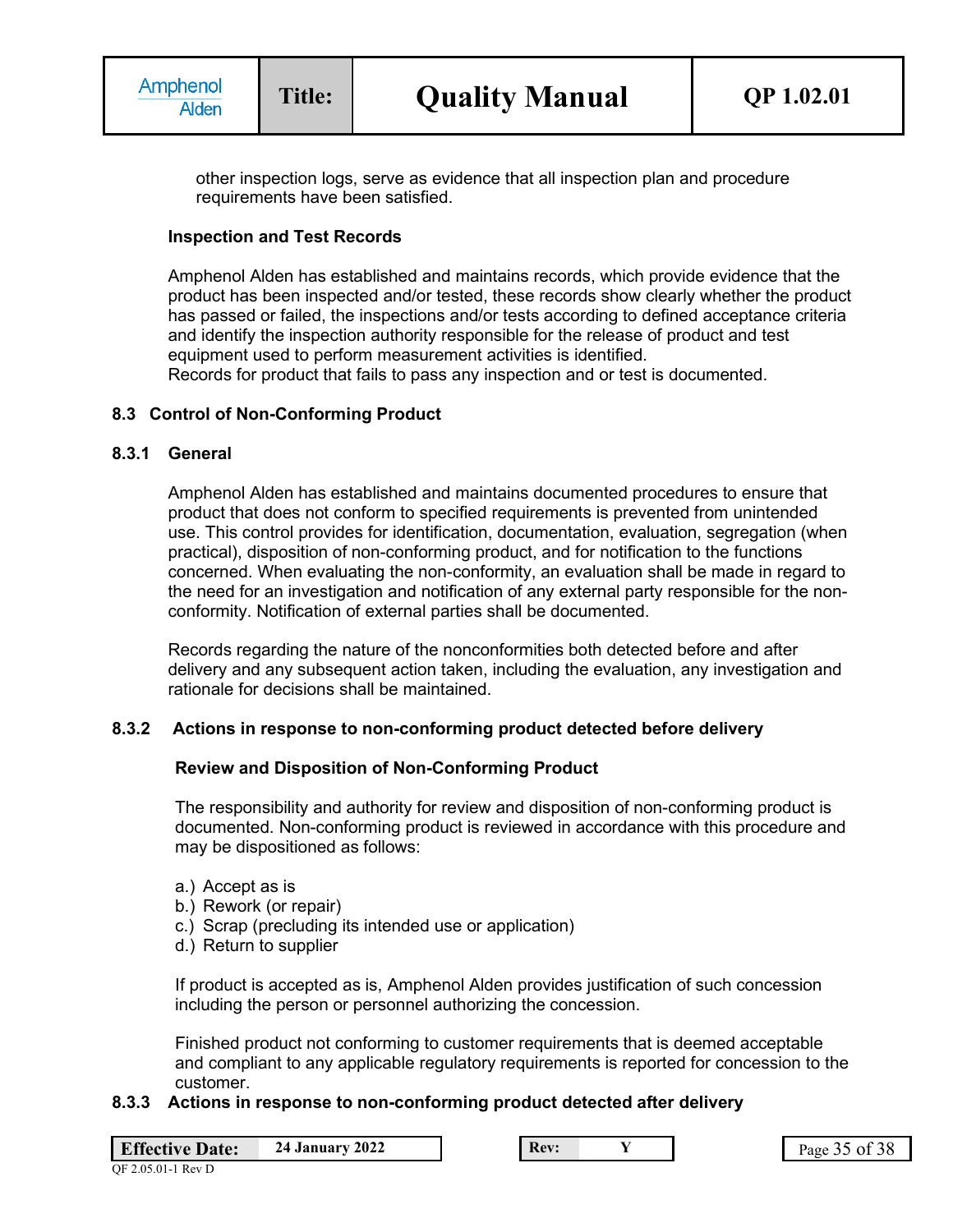When nonconforming product is detected or suspected after delivery or use by the customer has begun, Amphenol Alden shall take appropriate actions to the effects, or potential effects, of the nonconformity.

#### **8.3.4 Rework**

Rework processes are documented and approved using the same authorization and approval procedure as the original work instruction or as per customer agreements. Prior to authorization and approval of the work instruction, a determination of any adverse effect of the rework upon product is made and documented. Where contractually required, the proposed use or repair of product which does not conform to specified requirements is reported for concession to the customer. The description of the non-conformity that has been accepted, and of repairs, is recorded to denote the actual condition. Repaired or reworked product is re-inspected in accordance with the quality plan and applicable inspection procedure.

#### **8.4 Analysis of Data**

Amphenol Alden collects and analyzes appropriate data to demonstrate the suitability and effectiveness of the QMS and to evaluate where/if continual improvement of the effectiveness of the QMS can be made. Information from all parts or the organization is integrated and analyzed.

The results of this analysis are used by Amphenol Alden to determine:

- a.) Trends
- b.) Customer Satisfaction/Feedback
- c.) Conformity to product requirements
- d.) Effectiveness and efficiency of the processes
- e.) Supplier Quality
- f.) Audits
- g.) Overall Facility Performance
- h.) Conformity and effectiveness of the QMS
- i.) Opportunities for preventive actions

Information is presented and analyzed in Management Review meetings. If the analysis of data shows that the QMS is not suitable, adequate, or effective, this shall be an input to improvement activities. Reference Appendix A for applicable procedures

Records of the results of the analysis of data are maintained**.**

#### **8.5 Improvement**

**Effective Date:** 24 January 2022 **Rev: Rev: Y Rev: Page 36 of 38** 

QF 2.05.01-1 Rev D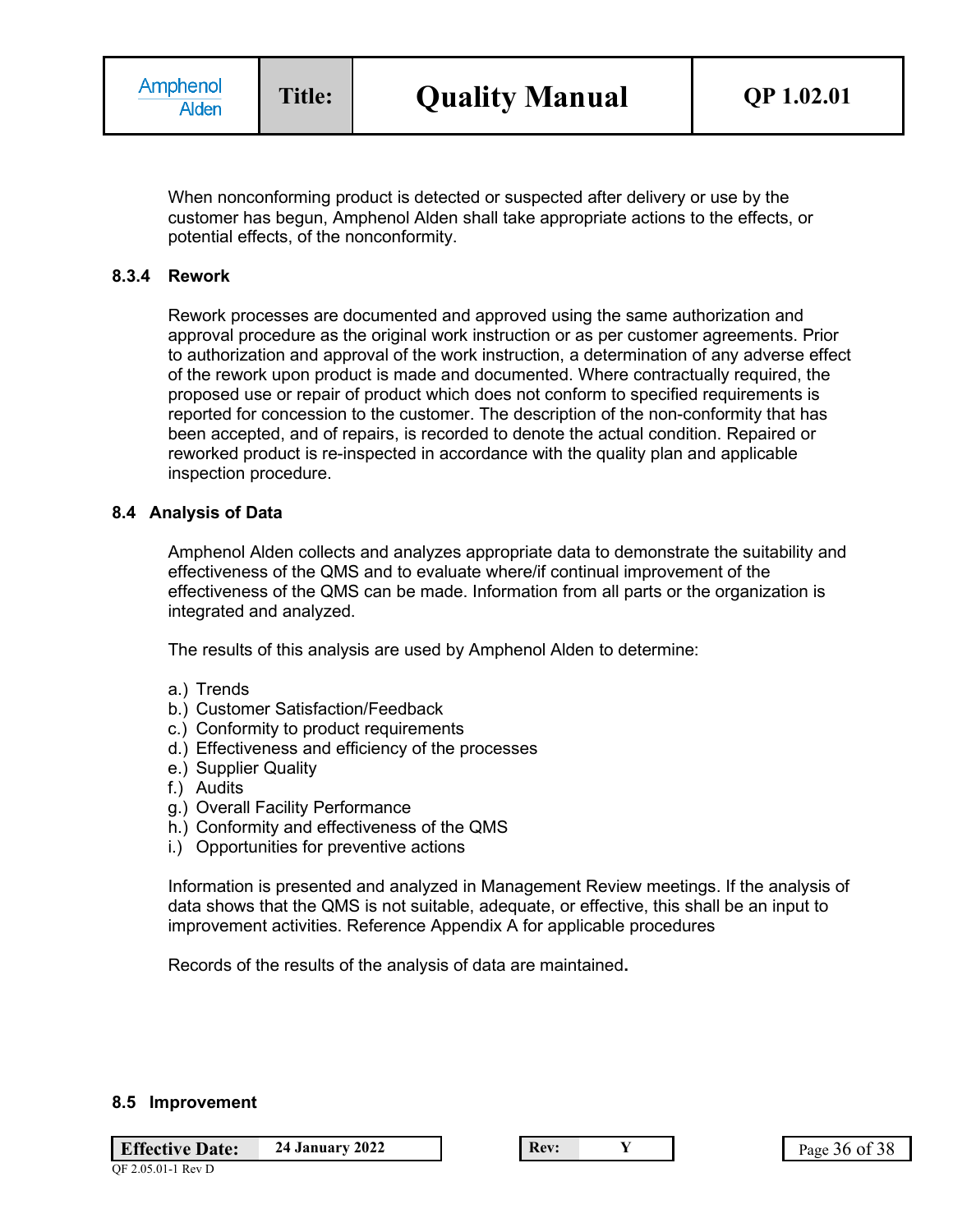#### **8.5.1 General**

Amphenol Alden Management is committed to maintain and continually improve the effectiveness of the QMS. This will be achieved through the implementation and use of the quality policy, quality objectives, audit results, post market surveillance (feedback), analysis of data, corrective and preventive actions and management review.

Amphenol Alden identifies and implements any changes necessary to ensure and maintain the continued suitability and effectiveness of the QMS. Improvements can range from small continuous improvement initiatives to large ongoing strategic breakthrough improvement projects.

#### **8.5.2 Corrective Action**

#### **General**

Amphenol Alden has established and maintains documented procedures for implementing corrective and preventive action. Any corrective or preventive action taken to eliminate the cause of actual or potential non-conformities is matched appropriately to the magnitude of problems and proportionate with the risks encountered. Corrective actions are taken without undue delay. Procedures and related documents are updated as necessary to comply with changes made.

#### **Corrective Action**

Corrective actions at Amphenol Alden are handled in a timely manner, and provide for:

- a.) Effective handling of customer complaints and reports of product non-conformities
- b.) Investigation of the cause of non-conformities relating to product, process, quality system, and recording the results of the investigation
- c.) Determination of the corrective action needed to eliminate the cause of nonconformities including, if appropriate, updating documentation
- d.) Application of controls to ensure the effectiveness of the corrective action taken
- e.) Records, including the results of any investigation and of action taken
- f.) Verification that the corrective actions does not adversely affect the ability to meet applicable regulatory requirements or the safety and performance of the product

#### **8.5.3 Preventive Action**

Amphenol Alden recognizes that an effective implementation of preventive action is crucial to the success of the quality system. Typical preventive action activities include:

- a.) Management review of the quality system
- b.) Development of quality plans
- c.) Design of experiments (DOE)
- d.) Failure modes and effects analysis (FMEA)
- e.) Statistical process control (SPC)